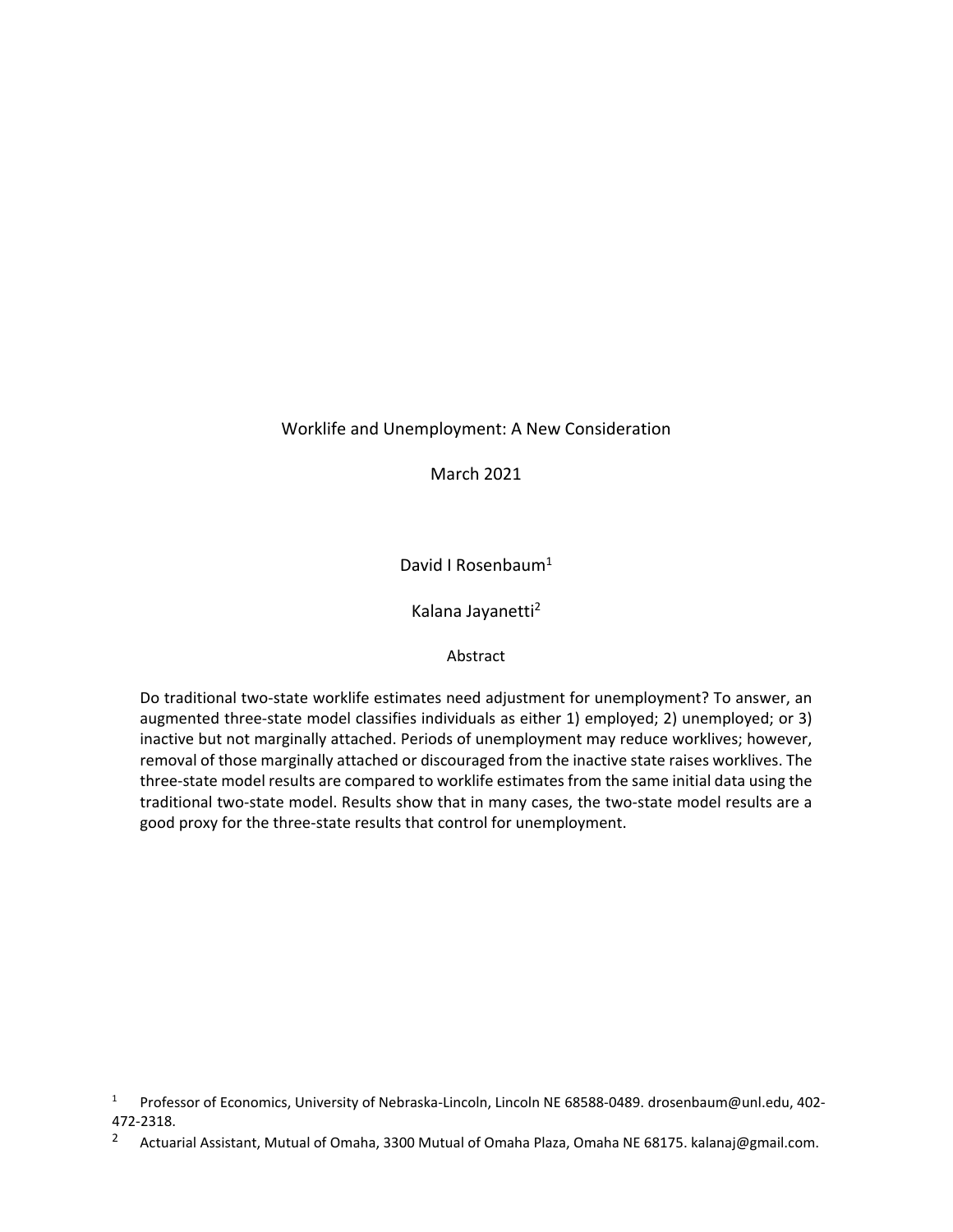# **I. Introduction**

The typical Markov worklife model relies on transitions between active and inactive labor market states to determine years of labor market activity.<sup>[1](#page-1-0)</sup> The active labor market state includes both the employed and unemployed. Consequently, years active may be different than years employed. While a forensic expert may consider some adjustment to a worklife estimate to account for possible bouts of unemployment, the active-inactive dichotomy masks the complexity that lack of employment brings to worklife estimation. It ignores important distinctions between those unemployed and those who are either marginally attached or discouraged workers. This paper explores adjusting for various states of non-employment and how they bear on typical worklife estimates.<sup>[2](#page-1-1)</sup>

The Bureau of Labor Statistics (BLS) classifies persons as unemployed if they meet the following three criteria: 1) do not have a job; 2) have actively looked for work in the prior four weeks; and [3](#page-1-2)) are currently available for work.<sup>3</sup> Another classification of workers separate from the unemployed are the marginally attached. The marginally attached are those persons not in the labor force who want and are available for work, and who have looked for a job sometime in the prior 12 months. They are not counted as unemployed, however, because they have not searched for work in the past four weeks. The marginally attached can be subdivided into two distinct groups: discouraged and non-discouraged workers. Discouraged workers are not

<span id="page-1-0"></span> $<sup>1</sup>$  See, for example, Skoog, et al. (2019).</sup>

<span id="page-1-2"></span><span id="page-1-1"></span><sup>&</sup>lt;sup>2</sup> Millimet, et al. (2003) explore a worklife model that allows for unemployment. Their work diverges from the traditional worklife models such as Skoog, et al. (2019) by estimating switching probabilities econometrically. <sup>3</sup> Persons who are not working and are waiting to be recalled to a job from which they have been temporarily laid off are also included as unemployed. See https://www.bls.gov/cps/lfcharacteristics.htm#unemp.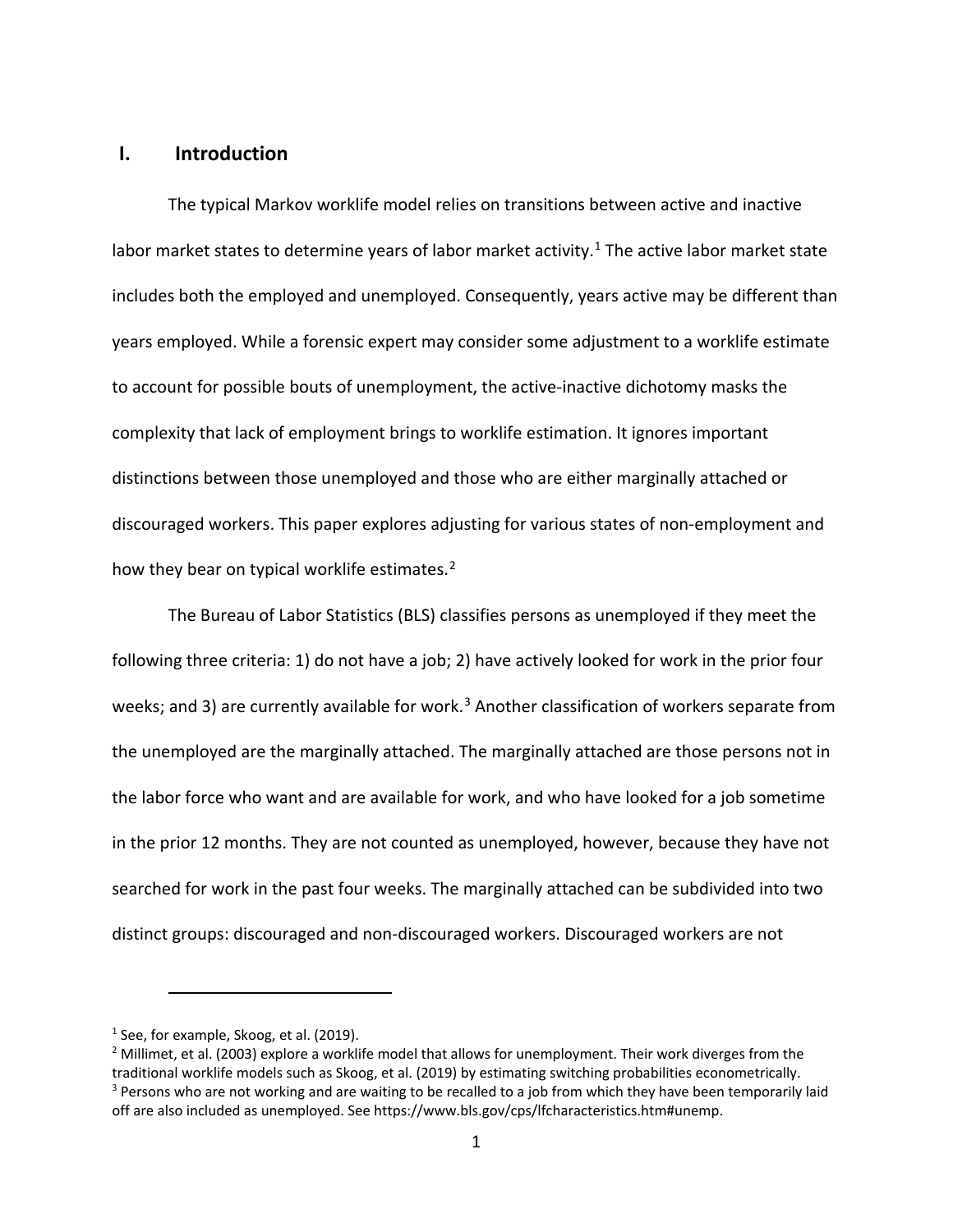currently looking for work specifically because they believe no jobs are available for them or there are none for which they would qualify.<sup>[4](#page-2-0)</sup> Non-discouraged workers are the remainder of the marginally attached. Non-discouraged workers may not have looked for work in the past four weeks because of childcare or transportation issues, or because they are in school. They are not, however, discouraged from looking for work. Figure 1 illustrates the different labor market states.



All marginally attached are included as inactive in the traditional two-state model. However, some individuals almost certainly will not become discouraged workers over their working lives and may not become non-discouraged marginally attached workers. This might be someone in the construction industry, for example, who faces periods of unemployment during

<span id="page-2-0"></span><sup>4</sup> https://www.bls.gov/cps/lfcharacteristics.htm.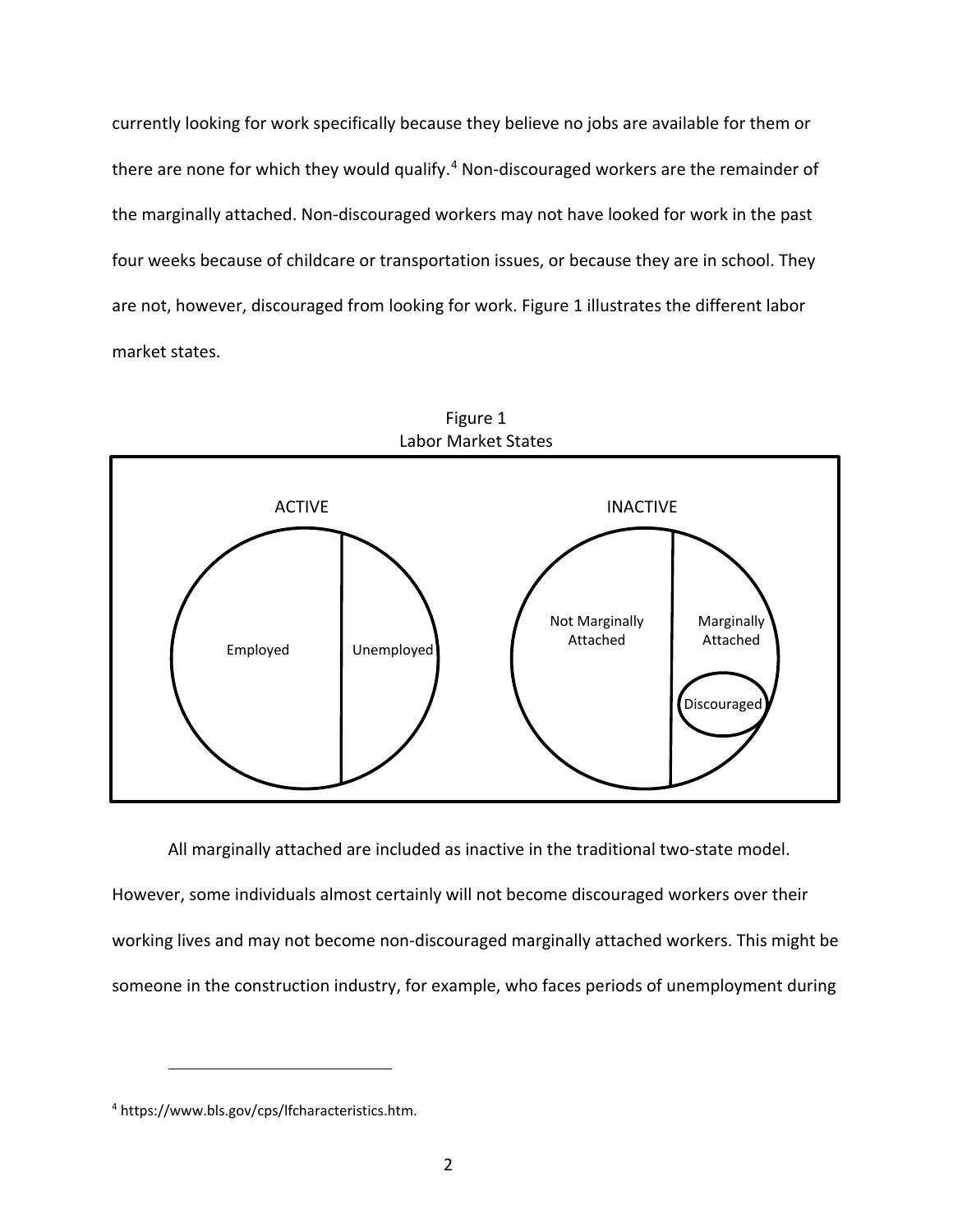downturns in the economy but continues looking for work. This worker would be either employed or unemployed, but not likely marginally attached during their working life. For this worker, the two-state model overstates the size of the inactive state since the inactive state includes all marginally attached workers. This may bias transition probabilities and worklife estimates. In these situations, it is important to account for periods of unemployment, but not necessarily allow that worker to become marginally attached.

The assumption that a worker would not become marginally attached sometime in their working life may be too extreme. Workers may temporarily leave the labor market for a variety of reasons. However, for many people, the probability of becoming a discouraged worker is small. If a person may become non-discouraged but marginally attached, the two-state model still overstates the size of the inactive state. To be more accurate, the inactive state would include marginally attached workers who are not discouraged but should exclude discouraged workers.

To account specifically for periods of unemployment, and to address the issue of marginal attachment, the traditional two-state Markov model is adjusted in two ways. First, it is expanded into three states. In this three-state Markov model, the active state is divided into two mutually exclusive states, the employed and unemployed. The third state is inactive. To account for marginal attachment, three separate scenarios are developed. The first assumes that person may become unemployed but would not become marginally attached. This leads to a modified three-state Markov model, where the states are: 1) employed, 2) unemployed, and 3) inactive but not marginally attached. In the second scenario, a person may become marginally attached, but would not become discouraged. Hence, only discouraged workers are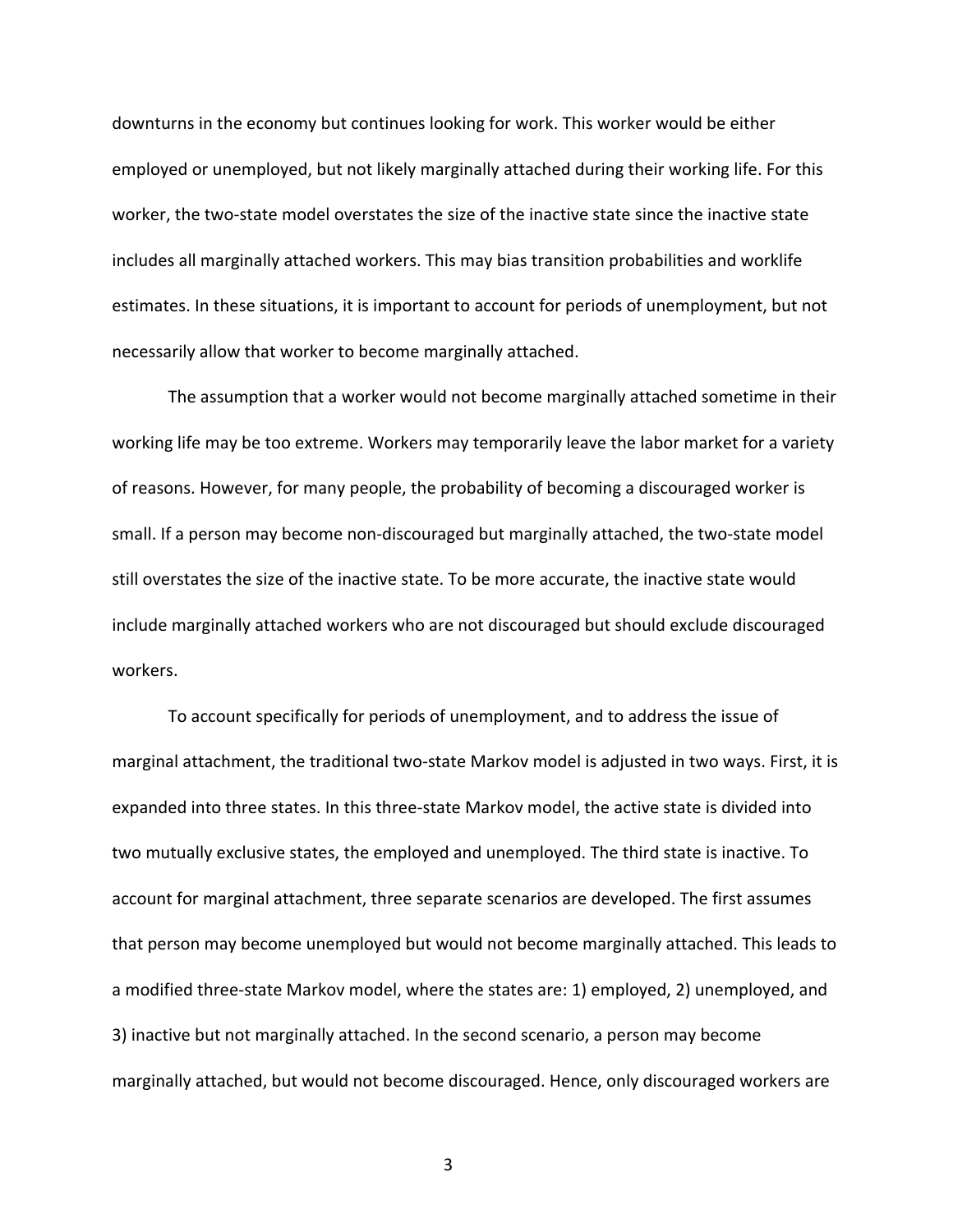removed from the inactive state. Marginally attached workers who are non-discouraged remain in the inactive state. This leads to a modified three-state Markov model, where the states are: 1) employed, 2) unemployed, and 3) inactive but not discouraged. The third scenario still excludes the discouraged, but assumes the non-discouraged marginally attached are more like the unemployed than the inactive. Hence, their inclusion in the unemployed state. In this final modified three-state Markov model, an individual is either: 1) employed, 2) unemployed or non-discouraged marginally attached, or 3) inactive but not discouraged. [5](#page-4-0)

To summarize, the traditional two-state worklife model is augmented to account for unemployment in three specific ways. First, the model expands to three state; the inactive state remains, and the active state is split into the employed and the unemployed. Second, discourage workers are removed from the inactive state. Third, worklives are estimated when the remaining marginally attached but not discouraged workers are either *i*) removed from the inactive state as well, *ii*) included in the inactive state, or *iii*) included in the unemployed state.

Plaintiffs for whom these scenarios are relevant include individuals with current job skills, who are unlikely to face discrimination, and would likely continue to look for work if they became unemployed. These individuals may even temporarily leave the labor market, but would not become discouraged. Identifying relevant plaintiffs may depend on factors such as age, education or training, skills, geographic area, type of occupation, and motivation. A younger head of household with family responsibilities and good job skills applicable to

<span id="page-4-0"></span><sup>5</sup> For the interested reader, Appendix 6 compares three-state transition probabilities for the non-discouraged marginally attached to those of the discouraged, unemployed and inactive. It suggests that the non-discouraged marginally attached are not similar to either the inactive of the unemployed. Hence, the inclusion of both scenarios II and III is revealing.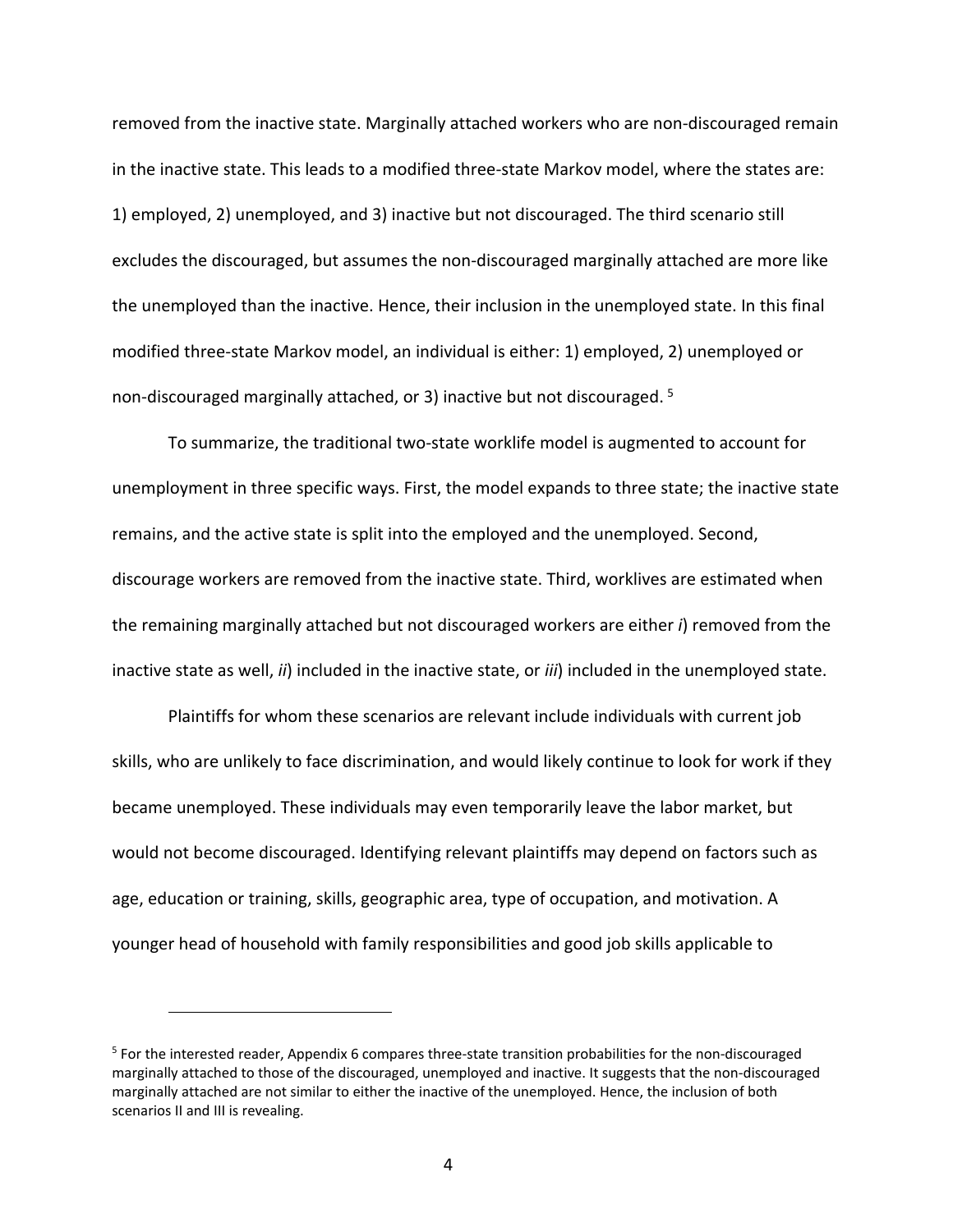industries that are growing, would likely not become marginally attached and certainly not become discouraged. In contrast, an older worker with few or no dependents, who has limited skills that may be applicable only in declining industries is much more likely to be marginally attached or discouraged.

Some examples may be illustrative. Consider a married woman with three children. She is a CPA and the main earner in her family. Given her education, employment and family situation, she could potential become unemployed but would not likely become marginally attached – either non-discouraged or discouraged. The second example is a single male with a college degree currently employed. He is considering returning to school for an MBA. While in school, he may become marginally attached, but he is unlikely to become a discouraged worker. These two examples illustrate the potential bias inherent in the traditional two-state model. The inclusion of discouraged workers in the inactive state inflates the size of that segment of the labor market and may skew the worklife results. As a third example, suppose a case involves a 58-year-old factory worker with few transferable skills. Other firms in this industry have been moving production offshore. For this worker, there is a distinct possibility of becoming discouraged. In this case, the traditional two-state model may apply.

Current Population Survey data from 2009 - 2018 are used to estimate worklives in these three-state models. This period includes a significant economic downturn, years of recovery and eventually years of relatively low unemployment. The model estimates years of employment, years of unemployment and years of inactivity for individuals of any age starting in any one of those three labor market states. Years of employment are also combined with years of unemployment to estimate years in the "active" state, akin to the active state in the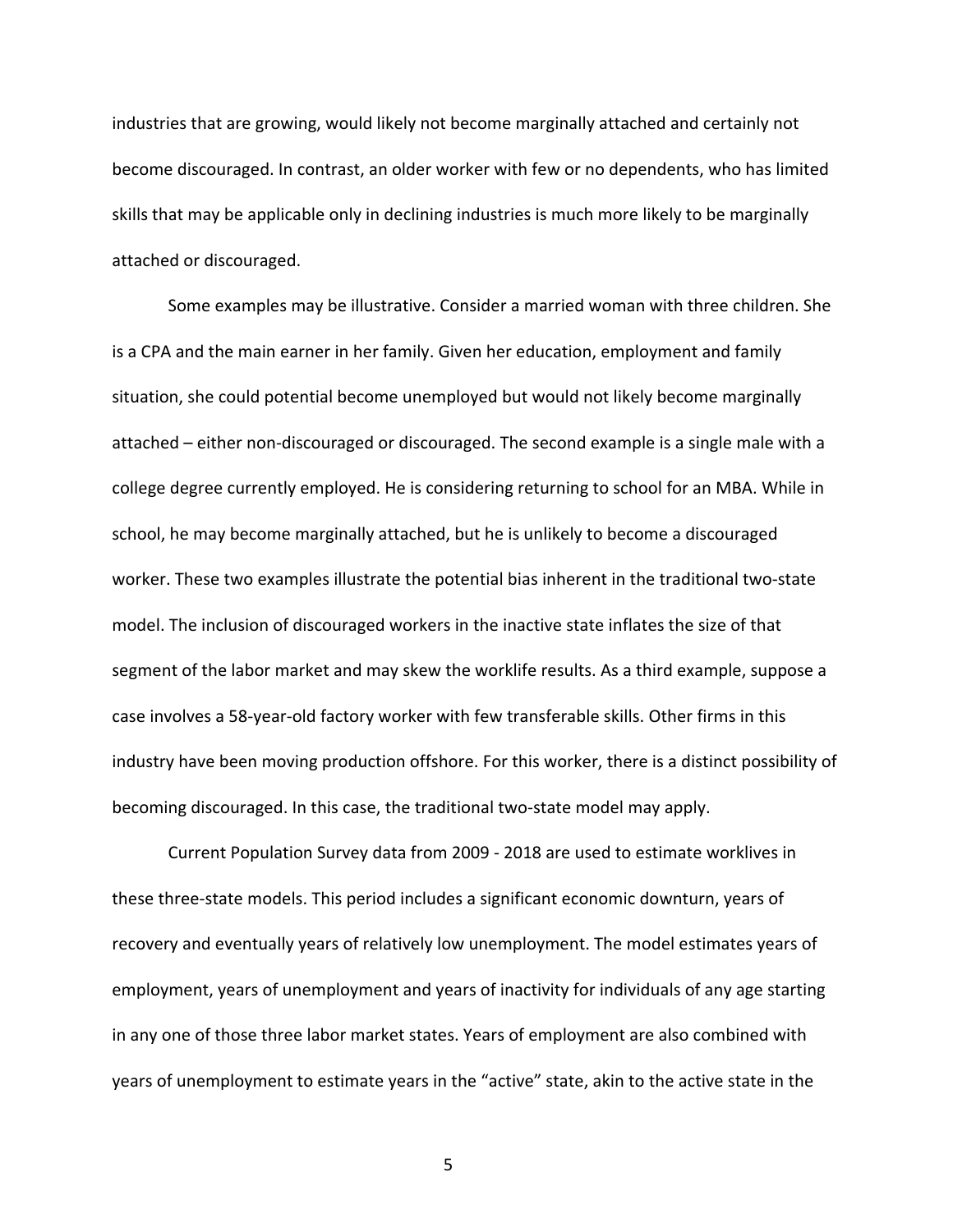two-state model. Estimates are derived for men and women in four education categories: less than high school degree; high school degree; some college; and at least a college degree.<sup>[6](#page-6-0)</sup>

Results from each three-state model are compared to worklife estimates from the same initial data using the traditional two-state model. If years employed in the three-state models are very similar to years active in the two-state model, then using the two-state active results to project years of employment (for those who are unlikely to become marginally attached or alternatively, discouraged) is a reasonable approach. The closer the three-state employed worklives are to the two-state active worklives, the more comfortable forensic experts should be with using the traditional two-state model to project worklives without having to worry about an adjustment for unemployment.

The results show that for two common cases, the two-state active worklives and the three-state employed worklives are indeed very similar. Those starting employed in the threestate models have years of employment very close to years active for those starting active in the two-state model. Those starting unemployed in the three-state models have years of employment very close to years active for those starting inactive in the two-state model. These results holds across all three scenarios. Hence, the two-state active worklives are good proxies for years of employment in a three-state model that explicitly accounts for unemployment. Interesting results are also found for those starting unemployed. Forensic experts can be relatively confident using the traditional two-state models results without making adjustments for unemployment.

<span id="page-6-0"></span><sup>&</sup>lt;sup>6</sup> This latter group includes those with Masters Degrees, Ph.Ds. or professional degrees.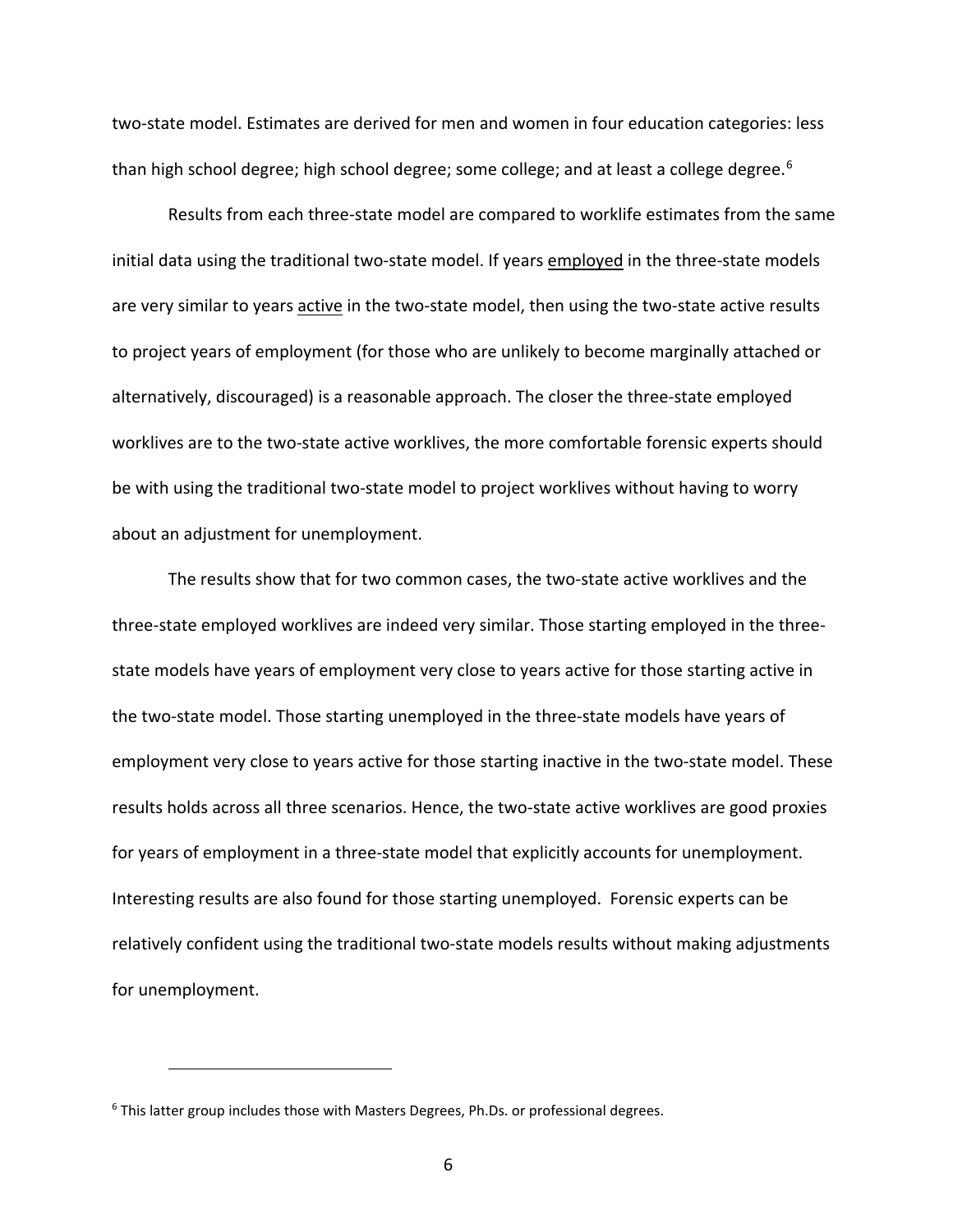The remainder of the paper is organized as follows. Section II discusses the data sources used to create the worklife estimates. This is followed in Section III with a description of the methods used to estimate transition probabilities and worklives. Section IV discusses worklife estimates and their decomposition between the different states. Comparisons are made of worklife estimates between educational levels for each sex as well as between sexes with the same level of education. This paper ends with a conclusion.

## **II. Data Sources**

Data on labor market states were derived from the Current Population Survey (CPS). The CPS is a survey of about 60,000 occupied households conducted over the course of 16 months. Households complete the survey each month for four months, are off for eight months, and then complete the survey for four more months. This sequencing allows individual data to be matched across years. Matching permits determination of beginning and ending labor market states. IPUMS-CPS provides a harmonized data set which allows matching individuals across years using unique identifiers. Extracting and matching basic monthly data for years 2009 - 2018 from IPUMS-CPS generated a large sample of unique records for households in outgoing rotations. [7](#page-7-0)

Those in the employed state have a CPS data code indicating that they are "at work" or "has job, not at work last week".<sup>[8](#page-7-1)</sup> The unemployed are those who are either "unemployed", "unemployed, experienced worker" or "unemployed, new worker".[9](#page-7-2) The marginally attached

<span id="page-7-0"></span> $7$  For a more detailed description of the CPS data, see Flood, et al. (2020).

<span id="page-7-1"></span><sup>8</sup> These are codes 10 and 12 for the variable EMPSTAT.

<span id="page-7-2"></span><sup>&</sup>lt;sup>9</sup> These are codes 20, 21 and 22 for the variable EMPSTAT.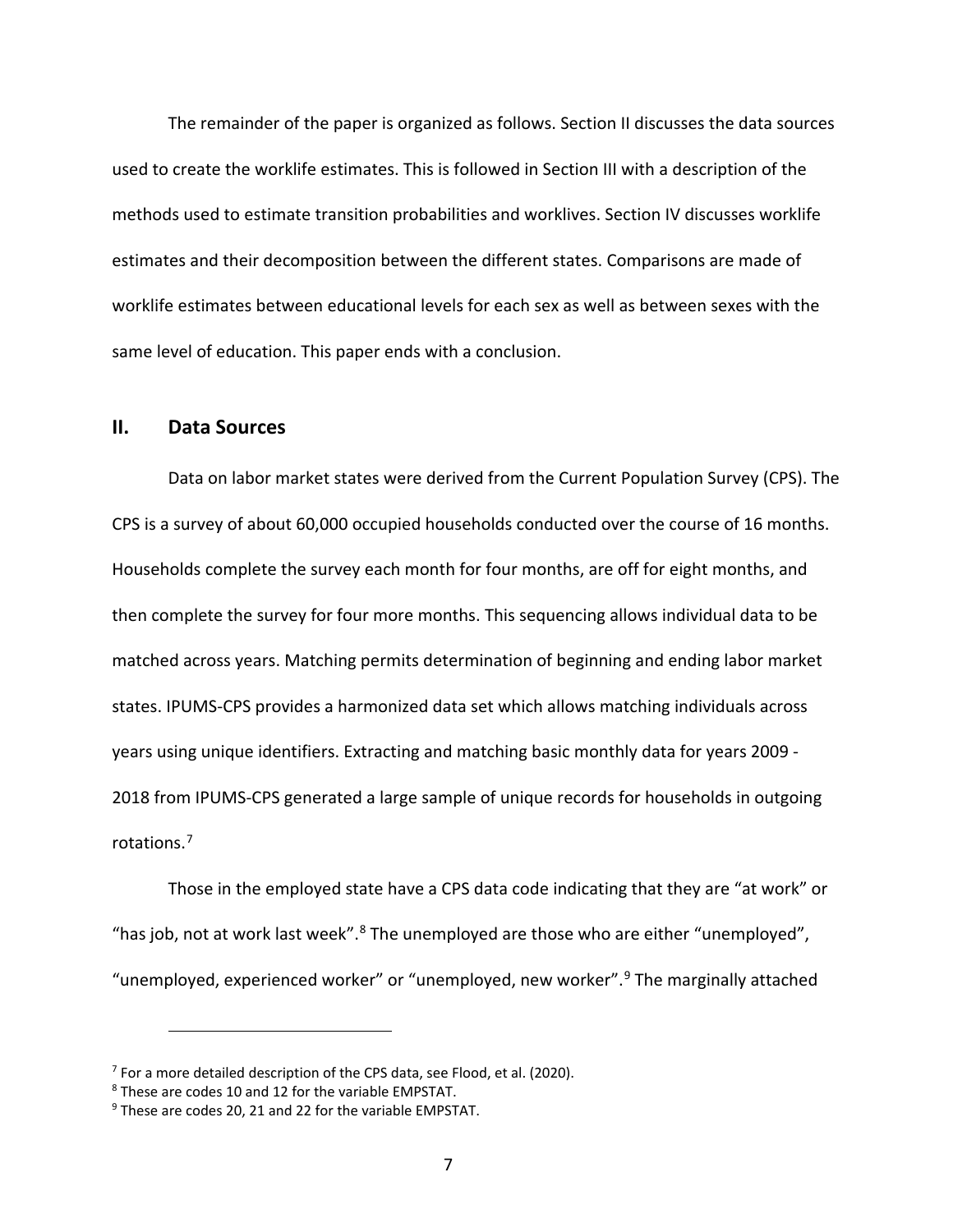are defined as not in the labor force, could have started a job if one were offered, and cannot find work for a variety of reasons.<sup>[10](#page-8-0)</sup> Discouraged workers are contained within the set of the marginally attached.<sup>[11](#page-8-1)</sup> The inactive are those not in the labor force and not marginally attached. Sample weights are used to estimate the number of individuals in each of the three states at every age, as well as transitions among states for contiguous ages. Mortality rates were taken from the U.S. Centers for Disease Control and Prevention 2015 mortality tables. (See Arias, 2018.) The data show the probability of mortality by sex and age.

Worklife estimates are developed for men and women with less than a high school education, a high school degree, some college, or at least a college degree.<sup>[12](#page-8-2)</sup> The estimation process begins at exact ages 17, 18, 20 and 22 for the respective education levels. At all education levels, the worklife tables are closed by assuming that all living persons ages 80 and over are inactive.

# **III. Calculating Transition Probabilities and Worklife Estimates**

#### *Estimating Transition Probabilities*

Underlying the first-order Markov model are transition probabilities -- the probabilities that an individual will move among states in the labor force. Transition probabilities are calculated by matching data from year-apart surveys. In this three-state model, there are nine possible labor market transitions:

<span id="page-8-0"></span><sup>&</sup>lt;sup>10</sup> In order of description, these are code 1 for the variable LABFORCE, code 1 for WRKOFFER, and codes 1 through 11 for WNLOOK.

<span id="page-8-1"></span><sup>&</sup>lt;sup>11</sup> These are the subset of codes 1 through 5 in WNLOOK.

<span id="page-8-2"></span> $12$  The college degree category includes those with advanced or professional degrees.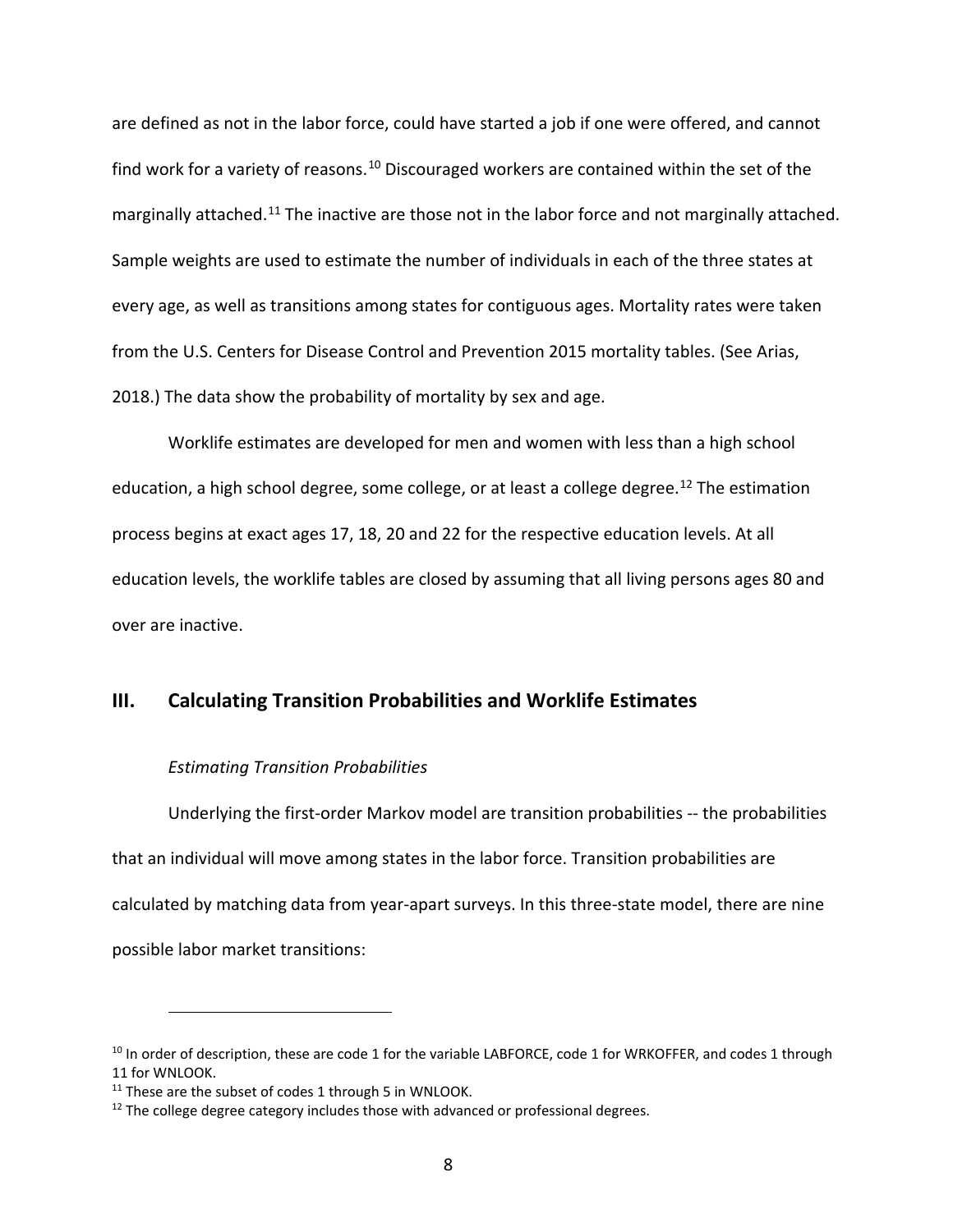- 1. inactive-to-inactive
- 2. inactive-to-employed
- 3. inactive-to-unemployed
- 4. employed-to-inactive
- 5. employed-to-employed
- 6. employed-to-unemployed
- 7. unemployed-to-inactive
- 8. unemployed-to-employed
- 9. unemployed-to-unemployed

Of course, individuals can also transition from any labor market state to death.

Supplementing Krueger, et al.'s (2006) and Rosenbaum, et al.'s (2018) notation, for a

given gender and education level, the following are defined:

- $\widetilde{N}_x$  is the number of persons at age *x* who are either employed, unemployed or inactive;
- � is the number of persons at age *x* and in labor market state *j*, where *j* ∈{*i, e, u*} and *i* is inactive, *e* is employed, and *u* is unemployed;
- $\bullet$   $\overline{\phantom{a}}^{j}\tilde{N}^{k}_{x}$  is the number of persons at age *x* starting in labor market state *j* and ending in

labor market state  $k$ , where  $j, k \in \{i, e, u\}$ .

In addition to transitioning from one labor market state {*i*, *e, u*} to another, there is also the probability that an individual of a given age dies between responses. Following Krueger's (2004) naming convention, let  $\overline{J}_{p}d$ ,  $j \in$ {*i*, *e*, *u*} represent the probability than an individual who is in labor market state *j* ∈{*i*, *e, u*} at age *x*, dies by age *x*+1. Mortality data is independent of labor market status, so it is assumed that

$$
{}^i p_x^d = {}^e p_x^d = {}^u p_x^d = {}^{\bullet} p_x^d.
$$

Six of the nine transition probabilities (from {*e, u, i*} to {*e, u*}) are calculated as:

(1) 
$$
{}^e p_x^e = \left[ \frac{{}^e \tilde{N}_{x-1}^e + {}^e \tilde{N}_x^e}{{}^e \tilde{N}_{x-1} + {}^e \tilde{N}_x} \right] (1 - {}^e p_x^d)
$$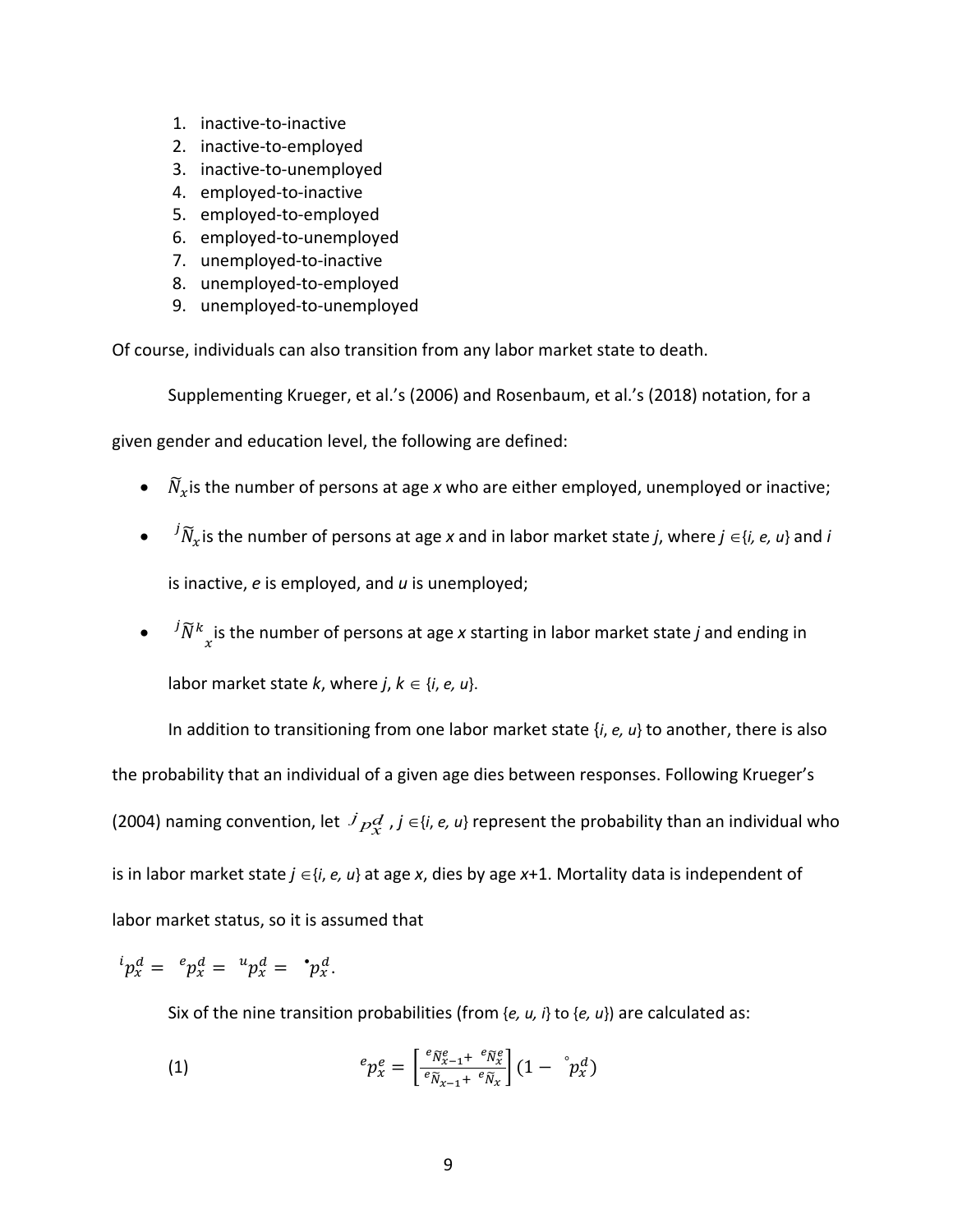(2) 
$$
{}^e p_x^u = \left[ \frac{{}^e \tilde{N}_{x-1}^u + {}^e \tilde{N}_{x}^u}{{}^e \tilde{N}_{x-1} + {}^e \tilde{N}_x} \right] (1 - {}^e p_x^d)
$$

(3) 
$$
{}^{u}p_{x}^{e} = \left[\frac{u_{\widetilde{N}_{x-1}^{e}} + u_{\widetilde{N}_{x}}}{u_{\widetilde{N}_{x-1}} + u_{\widetilde{N}_{x}}}\right](1 - {}^{c}p_{x}^{d})
$$

(4) 
$$
{}^{u}p_{x}^{u} = \left[\frac{{}^{u}\bar{N}_{x-1}^{u} + {}^{u}\bar{N}_{x}^{u}}{{}^{u}\bar{N}_{x-1} + {}^{u}\bar{N}_{x}}\right] (1 - {}^{v}p_{x}^{d})
$$

$$
\qquad \qquad (5) \qquad \qquad {}^{i}p_{x}^{e} = \left[ \frac{{}^{i}\tilde{N}_{x-1}^{e} + {}^{i}\tilde{N}_{x}^{e}}{}^{i}\right] (1 - {}^{o}p_{x}^{d})
$$

(6) 
$$
{}^{i}p_{x}^{u} = \left[\frac{{}^{i}\tilde{N}_{x-1}^{u}+{}^{i}\tilde{N}_{x}^{u}}{{}^{i}\tilde{N}_{x-1}+{}^{i}\tilde{N}_{x}}\right](1-\degree p_{x}^{d})
$$

These probabilities are averaged over ages *x* and *x*-1, which re-centers the data to exact ages. The remaining three transition probabilities are calculated under the identity that the sum of probabilities must equal one. That is, an individual starting in any labor market state can only remain in the same state, switch states, or die over the course of the year. Thus, in any starting state, the probability of going from that state to inactive at age *x*+1 is defined as follows:

(7) 
$$
{}^{i}p_{x}^{i} = 1 - {}^{i}p_{x}^{u} - {}^{i}p_{x}^{e} - {}^{*}p_{x}^{d}
$$

(8) 
$$
{}^{u}p_{x}^{i} = 1 - {}^{u}p_{x}^{u} - {}^{u}p_{x}^{e} - {}^{*}p_{x}^{d}
$$

(9) 
$$
{}^e p_x^i = 1 - {}^e p_x^u - {}^e p_x^e - {}^{\bullet} p_x^d
$$

 $\overline{a}$ 

All relevant transition probabilities are now defined. The raw transition probabilities are smoothed across age groups using a seventh-order centered moving average. The choice of seven years represents a compromise between the variance stabilizing effect of wider filters and the bias induced by averaging across ranges in which transition probabilities change sharply. A similar moving average filter is typical in the literature.<sup>[13](#page-10-0)</sup>

<span id="page-10-0"></span><sup>&</sup>lt;sup>13</sup> For a review of earlier worklife analyses and the use of centered moving averages, see Krueger, 2004.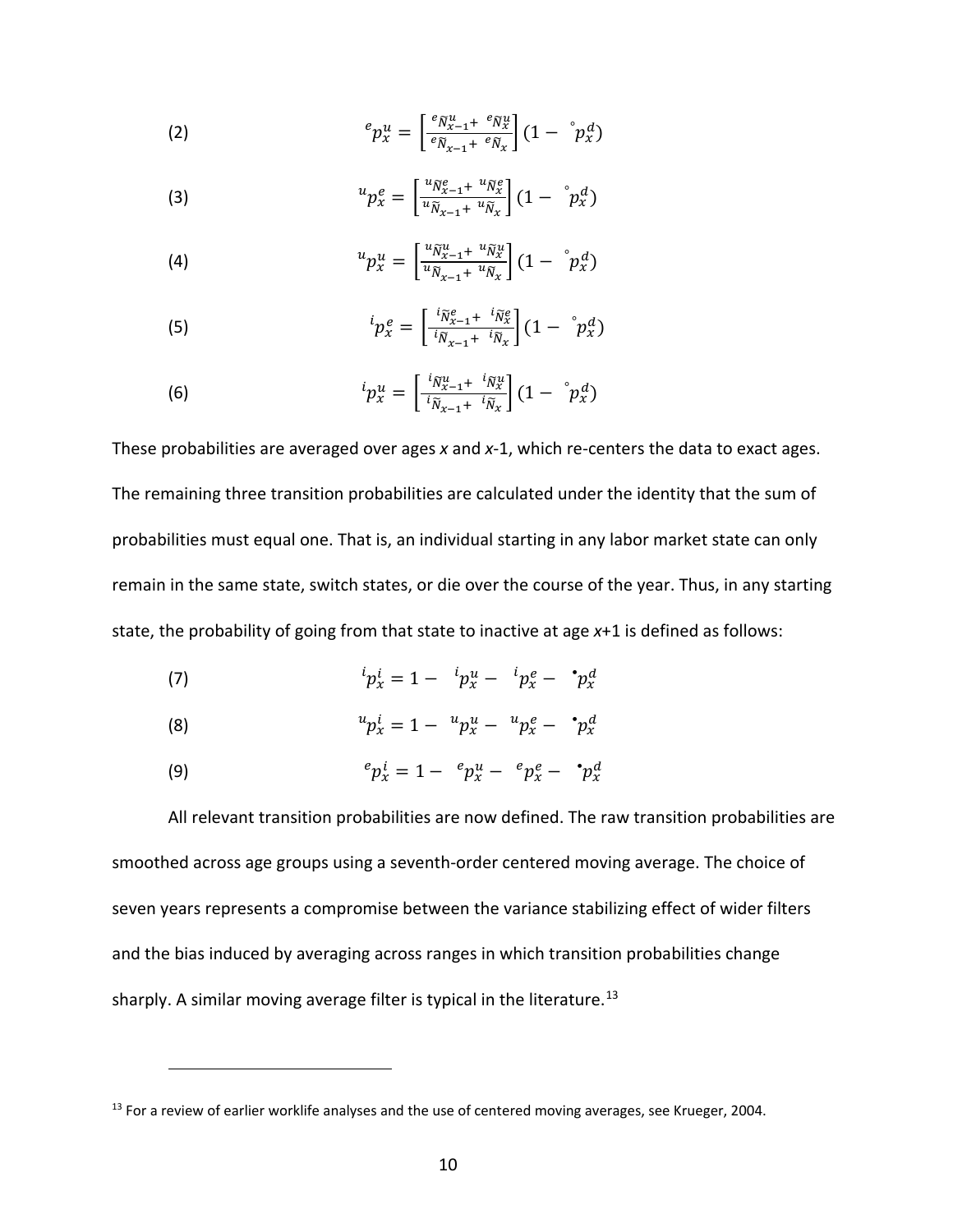### *Expected Employment and Worklives*

The method for estimating employment from transition probabilities mirrors the model by Krueger, et al. (2006).<sup>[14](#page-11-0)</sup> Based on that methodology, it is possible to estimate, for individuals at any age *x*, the remaining years of employment given that at age *x* that individual started in any of the labor market states. Augmenting Krueger, et al.'s (2006) notation,  $e^{e}_{x}$  is the expected years of employment (the upper right *e* superscript) having started employed (the upper left *e* superscript) for a person exact age *x*. Similar notation can be used in deriving  $e^{u}_{x}$ , the expected years unemployed having started employed and  $e^{i}_{x}$ , the expected years inactive having started employed. It is also possible to calculate  $^ue_x^e$ ,  $^ue_x^u$ ,  $^ue_x^i$ ,  $^te_x^e$ ,  $^te_x^u$  and  $^te_x^i$ using similar notation.

Borrowing again from Krueger, et al. (2006), let  $w_e$ ,  $w_u$  and  $w_i$  represent the proportion of the population employed, unemployed and inactive at age *x*, suppressed in the notation. Then the overall duration of employment at age *x* regardless of starting state is:

$$
(10) \qquad e_x^e = w_e * e_x^e + w_u * u_e^e + w_i * u_e^e
$$

To make these results more closely correspond to traditional two-state worklife models, years of active worklife can also be defined as the sum of time in the employment and unemployment:

(11)  $e_x^a = e_x^e + e_x^u$ .

 $\overline{a}$ 

Where  $\int e^u_x$  is defines similar to equation (10).

<span id="page-11-0"></span><sup>&</sup>lt;sup>14</sup> Readers interested in the details of estimating worklives should refer to the Krueger, et al. (2006) paper. A similar three-state model is developed in Krueger and Slesnick (2014).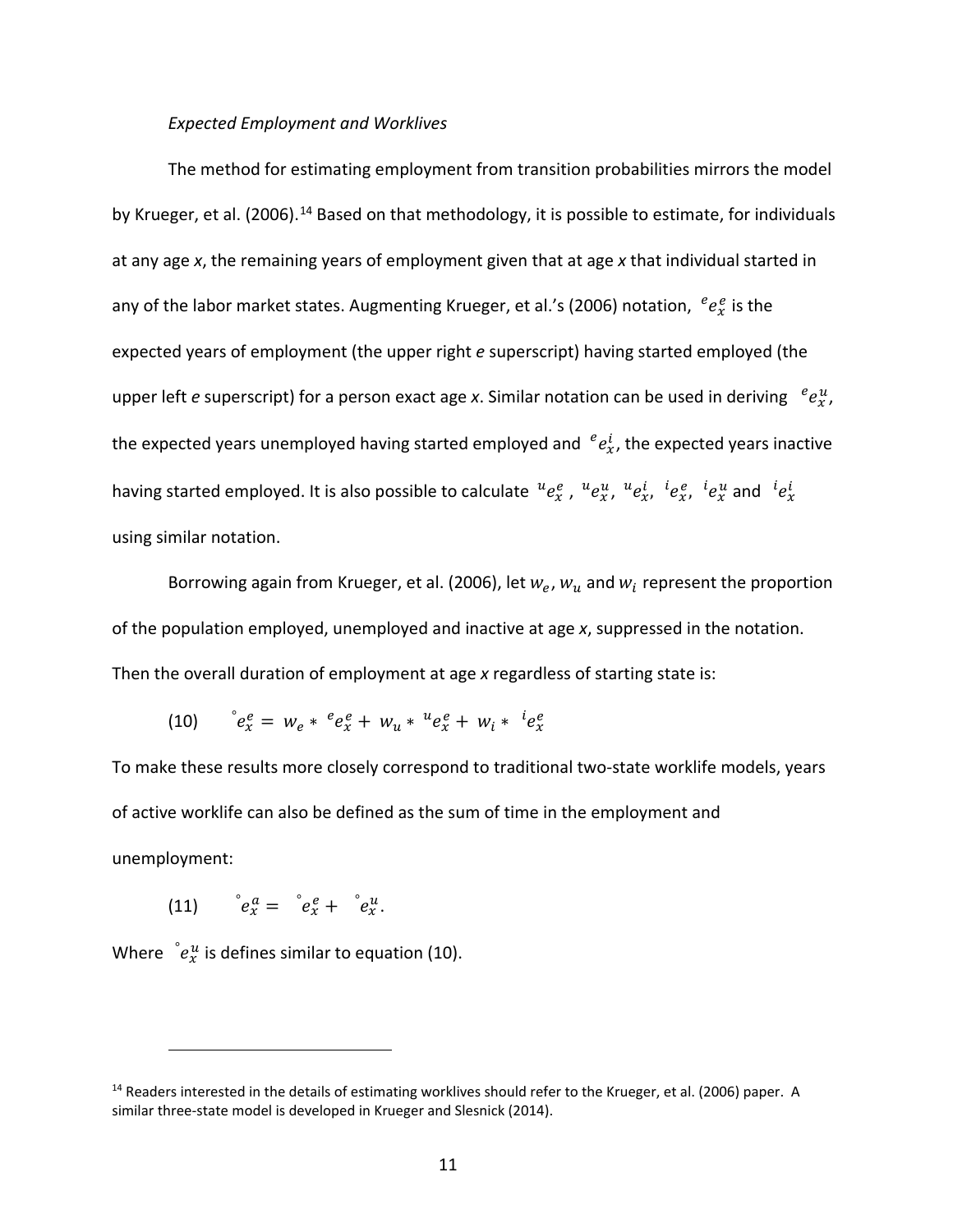# **IV. Worklife Results**

#### *Scenario I – All Marginally Attached Excluded*

In this scenario, all of the marginally attached (discouraged and non-discouraged) are removed from the inactive state. These results apply to individuals who may become unemployed but would likely not become marginally attached. Figure 2 shows comparative worklife estimates for women with high school degrees. At any age, an individual spends the fewest years as employed in the three-state model (as defined by equation (10) above). The same individual spends slightly more time as active in the two-state model and the most time as active in the three-state model (as defined by equation (11) above). A 40-year-old woman with a high school degree, for example, spends 15.75 years employed in the three-state model, 16.28 years active in the two-state model, and 16.47 years active in the three-state model. At any age, the differences are not large and they compress with age.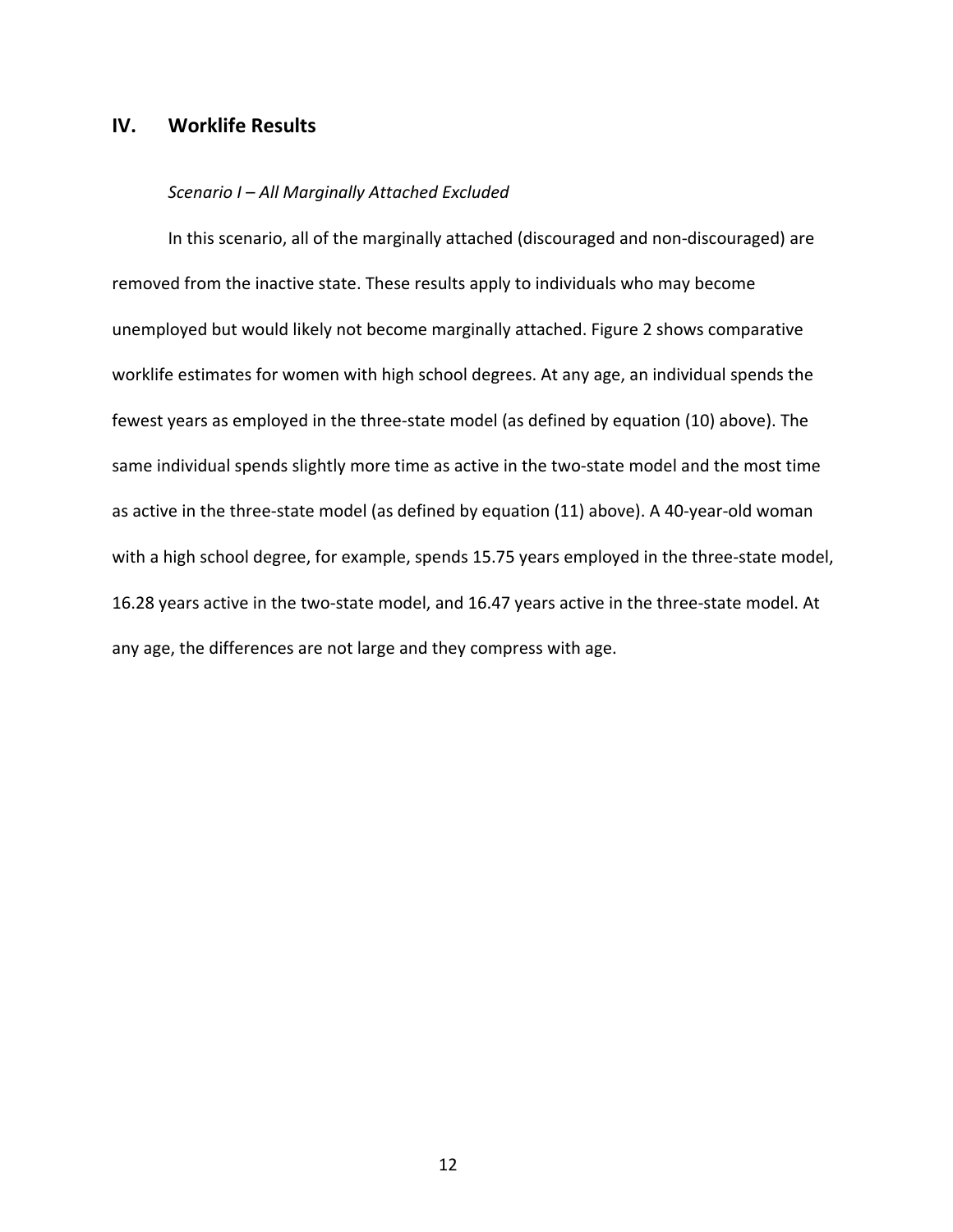

Figure 2 Worklife Estimates for Women with High School Degrees: Employed and Active

Appendix 1 shows graphical results for women and men of all four education levels. The graphs are derived from data in Appendix 2, showing years spent in each state, by starting state and age, as well as worklives from both the three-state and the two-state models. The results for men and women of all education levels are consistent with those in Figure 2. The threestate model active worklives are the longest at any age. The two-state model produces active worklives slightly longer than the three-state employed worklives. Regardless of the combination of sex, age and education, however, the spread between the largest and smallest worklives is relatively small – almost always less than one year. The spread decreases with age. At any age, it also decreases with education. The spread is slightly larger, for any age/education combination, for men than for women.

Comparing across education levels, for both women and men, worklife increases in education. This occurs in both the two-state and three-state models. Comparing across sexes,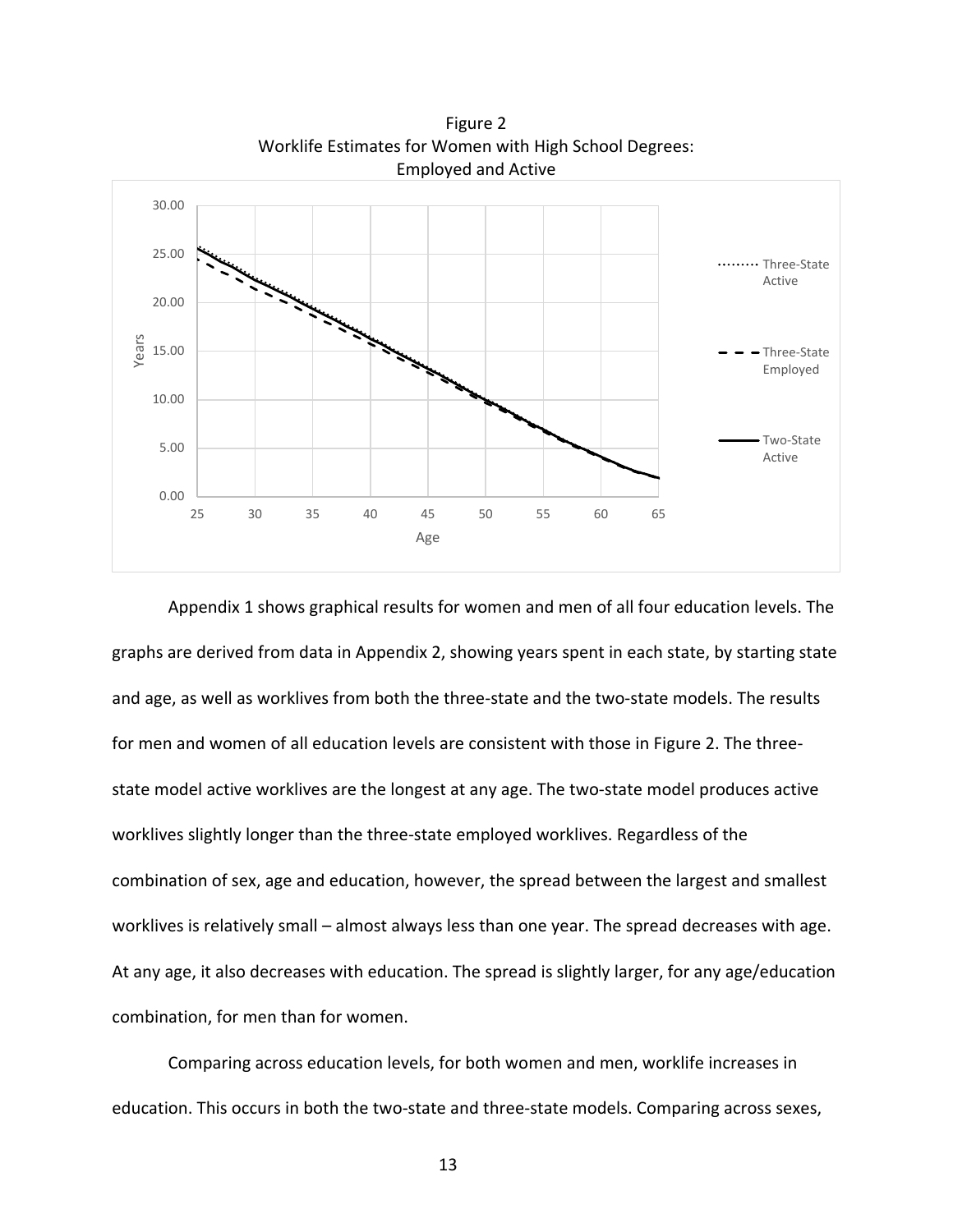for any given age and level of education, men have longer worklives than women. Again, this occurs in both the two-state and three-state models.

Figure 3 shows the years in either the employed or the active state depending on the starting state and model. The graph is for women with at least a college degree. Appendix 3 shows similar graphical results for women and men across all four education categories and the underlying numerical results are again in Appendix 2. There are three interesting outcomes to note in Figure 3 and the associated figures and tables in the appendices. The first is a comparison of worklives between those starting active in the two-state model and those starting employed in the three-state model. Years employed for those starting employed (in the three-state model) are nearly identical to years spent active for those starting active (in the two-state model). A forty-year-old woman with at least a college degree who starts active in the two-state model spends 21.74 years active. The same woman who starts employed in the three-state model, spends 21.37 years employed – a difference of just over four months.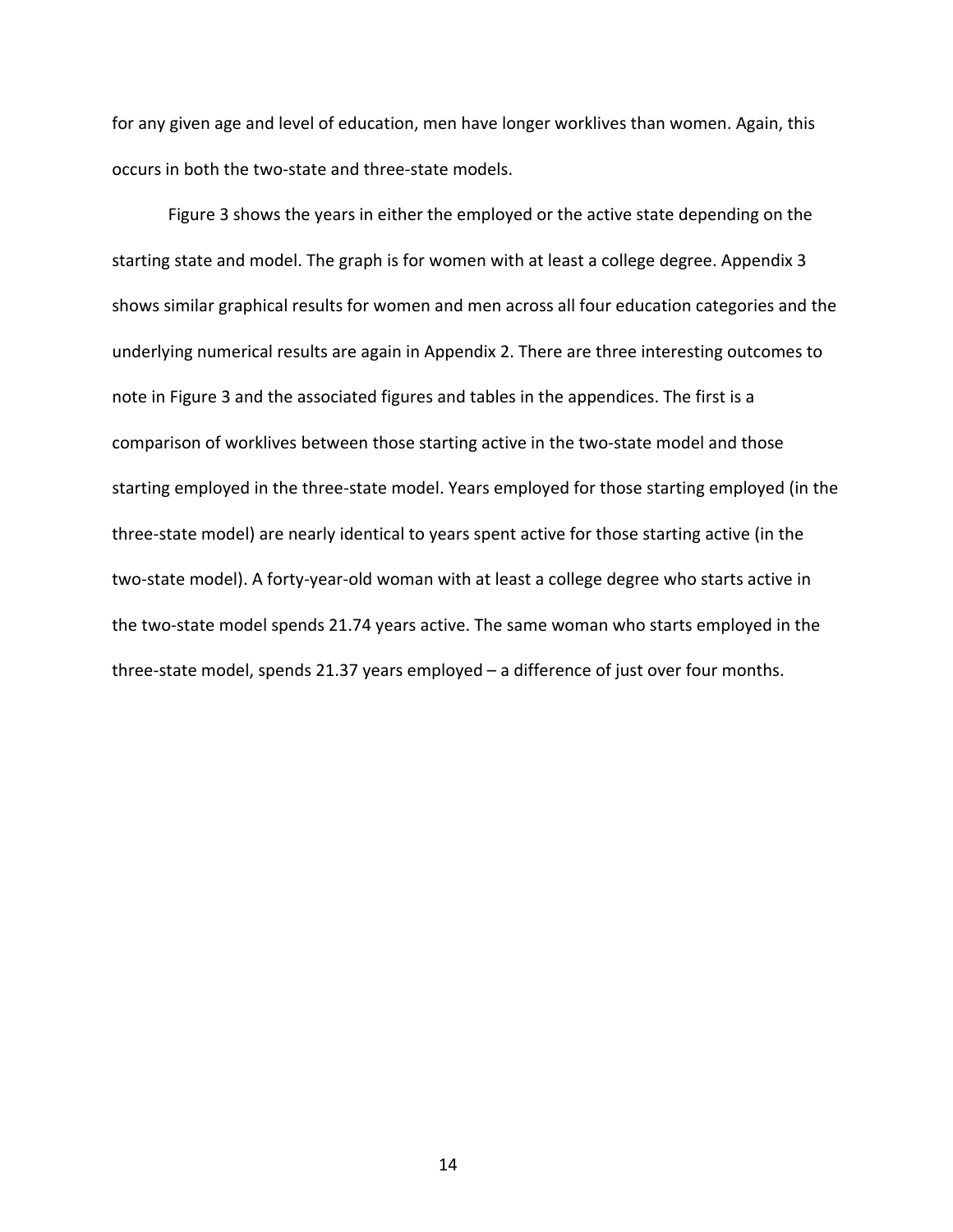

Figure 3 Worklife Estimates for Women with at Least a College Degree:

Aggregating across sexes, education groups and ages, years employed-starting employed are less than one percent different than years active-starting active. Just over half (51.8%) of the age/education/sex combinations have years employed-starting employed less than two percent different than years active-starting active. For 97 percent of the observations, years employed-starting employed are no more than four percent different than years activestarting active. If the plaintiff was employed at the time of injury (or death), a forensic expert can be relatively confident using the traditional two-state model results without adjusting for unemployment. Years active starting active in the two-state model mirror years employed when starting employed in the three-state model – a model that explicitly controls for unemployment.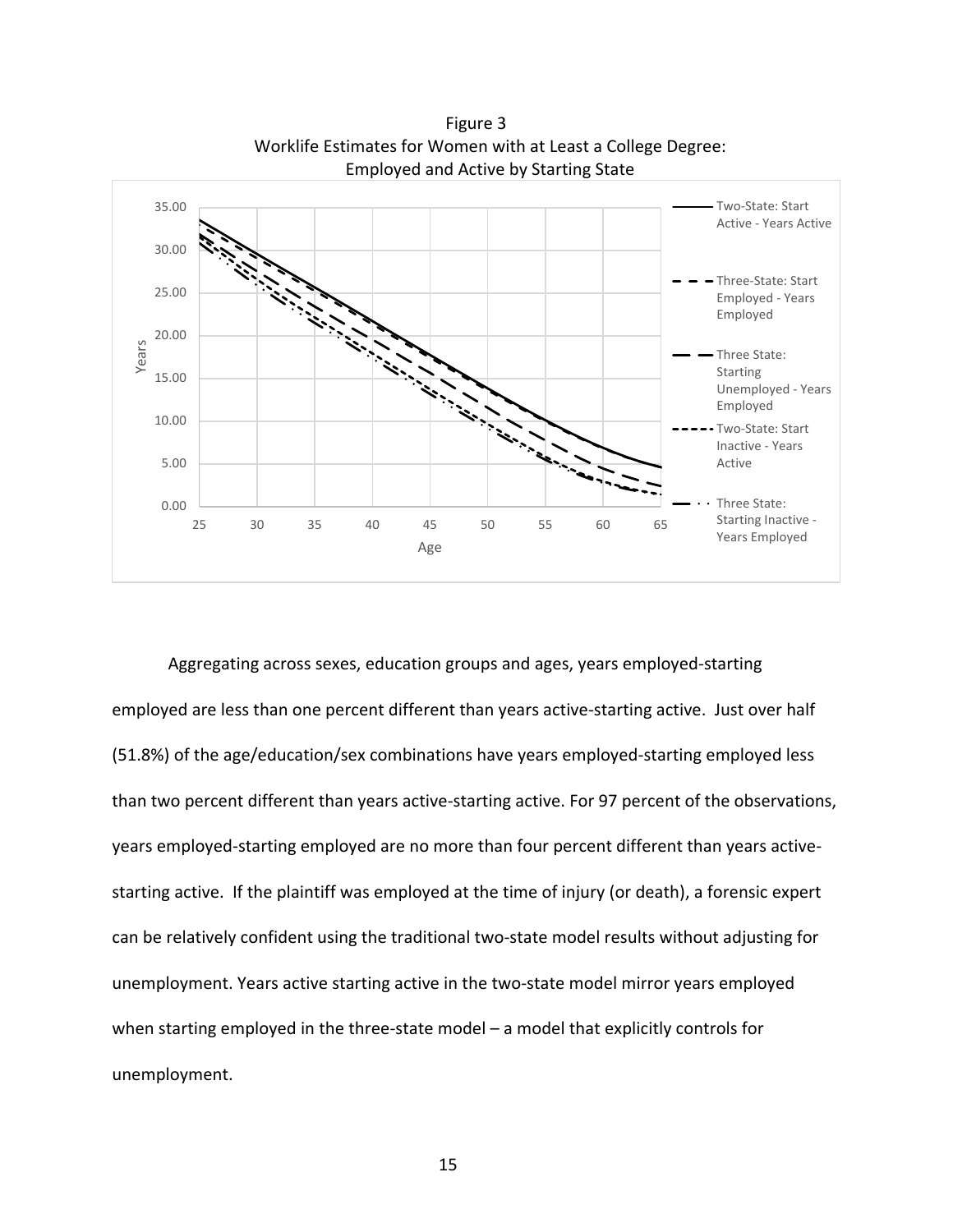The second interesting outcome in Figure 3 and the associated appendices is a comparison across models of worklives for those starting in the inactive state. Years active starting inactive (in the two-state model) are similar to years employed for those starting inactive (in the three-state model). A forty-year-old woman with at least a college degree who starts inactive in the two-state model spends 17.96 years active. The same woman who starts inactive in the three-state model, spends 17.36 years employed – a difference of 7.2 months.

Aggregating across sexes, education groups and ages, years employed-starting inactive are within six percent of years active-starting inactive. For 84 percent of the sex/education/age combinations, years employed-starting inactive are within eight percent of years active-starting inactive. The largest difference has years employed-starting inactive equal to 91.4 percent of years active-starting inactive. If the plaintiff was inactive – neither employed nor unemployed, but not marginally attached – at the time of injury (or death), a forensic expert can be relatively confident using the traditional two-state model results. Years active starting inactive in the twostate model reasonably mirror years employed when starting inactive in the three-state model. The three-state model accounts for unemployment and produces results close to the results from the two-state model.

The third interesting outcome is for years employed starting unemployed in the threestate model. For those starting unemployed, the two-state model starting inactive underestimates their active worklives and the two-state model starting active over-estimates their active worklives. However, the three-state years employed (starting unemployed) ranges from 93 to 107 percent of the average of the two-state years active for those starting active and those starting inactive. For example, the three-state model shows that a 40-year-old woman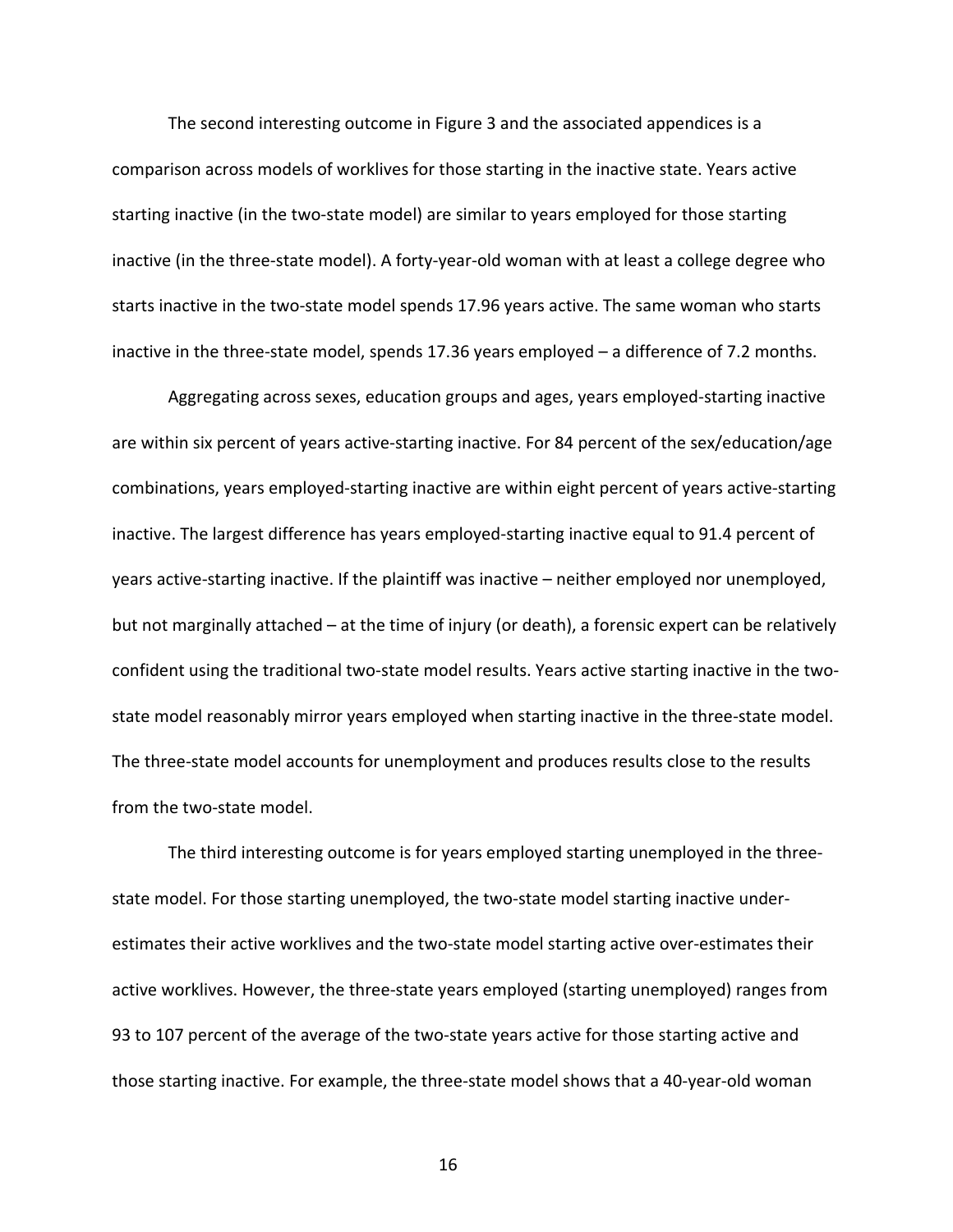with at least a bachelor's degree who is currently unemployed can expect 19.57 years of future employment.<sup>[15](#page-17-0)</sup> The two-state model shows that a 40-year-old woman with at least a bachelor's degree could expect 17.96 active years if she starts inactive and 21.74 active years if she starts active. The average of these two results from the two-state model is 18.85 years – close to the years employed (starting unemployed) from the three-state model. Hence an average of years active across states in the two-state model may be a good proxy worklife that accounts for unemployment.

These results are applicable when the injured (deceased) was not likely to become marginally attached. This assumption may be too restrictive. Recall that the marginally attached can be divided into two distinct groups: discouraged workers who are not likely to return to the labor market and non-discouraged workers who more likely to have temporarily left the labor market. Scenarios II and III address this dichotomy.

#### *Scenario II – Discouraged Excluded, Non-Discouraged Inactive*

In this scenario, discouraged workers are still excluded from the inactive state. However, those who are marginally attached but not discouraged, remain in the inactive state. These non-discouraged, marginally attached individuals typically have left the labor market for schooling or other temporary issues. They may not likely become discouraged and could reasonably rejoin the labor market later. To convey some idea of the magnitude the different groups bring to the analysis, Table 1 shows various unemployment rates for this study's sample. The most widely circulated unemployment rate, U3 is 6.2 percent. U4, which adds discouraged

<span id="page-17-0"></span><sup>&</sup>lt;sup>15</sup> See Appendix 2.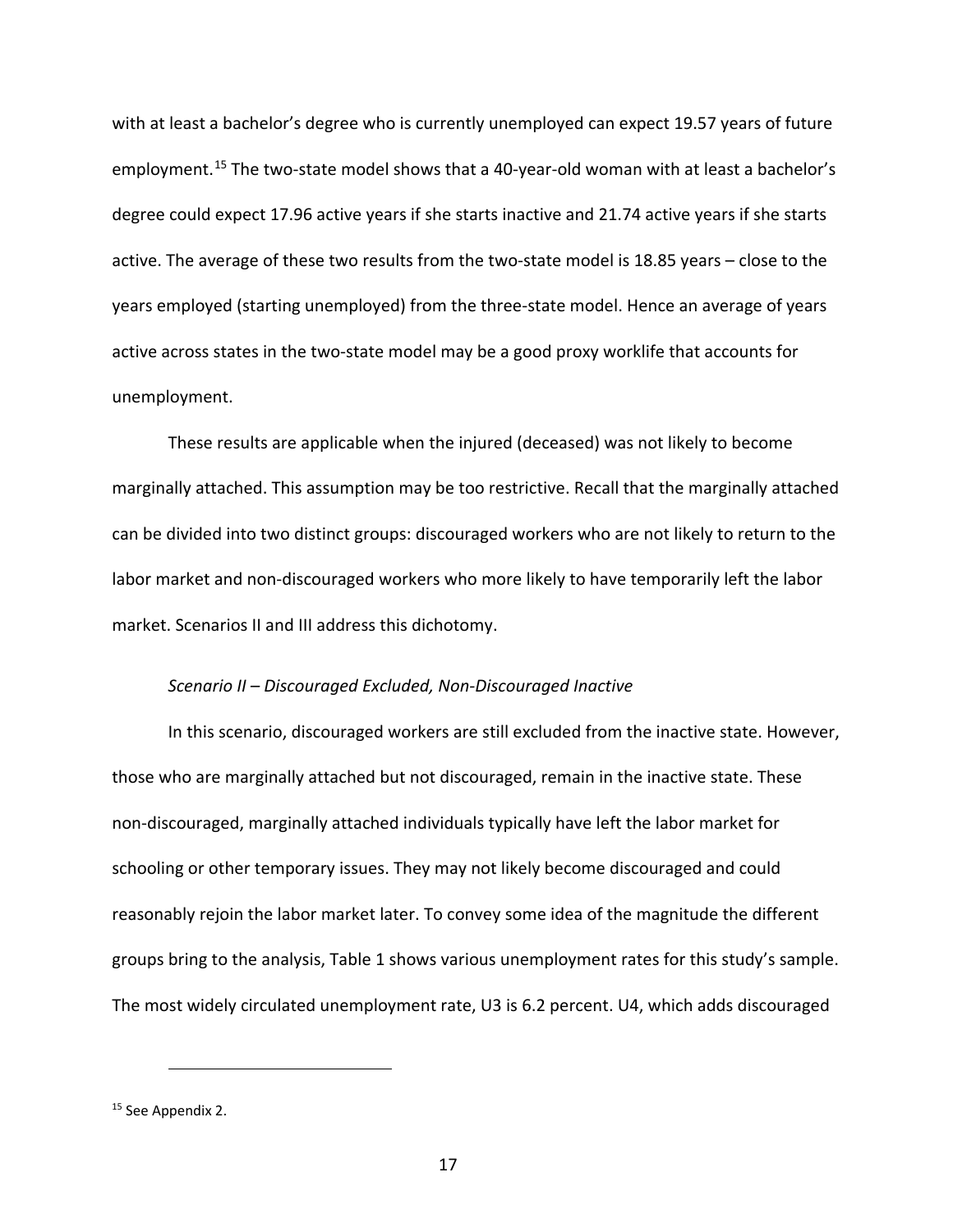workers, has an unemployment rate of 6.6 percent. Adding other marginally attached (the nondiscouraged) raises the U5 unemployment rate to 7.1 percent.

| Unemployment |                                                   | Unemployment |
|--------------|---------------------------------------------------|--------------|
| Measure      | Definition                                        | Rate         |
| U3           | Unemployed                                        | 6.2%         |
|              | Employed + Unemployed                             |              |
| U4           | Unemployed + Discouraged                          | 6.6%         |
|              | $Employd + Unemployed + Discouraged$              |              |
| U5           | Unemployed + All Marginally Attached              | 7.1%         |
|              | $Emploved + Unemploved + All Marginally Attached$ |              |

Table 1 Sample Unemployment Rates

Appendix 4 contains the results of the models when discouraged individuals are excluded and non-discouraged, marginally attached individuals are included in the inactive state.<sup>[16](#page-18-0)</sup> The appendix shows years spent in each state, by starting state and age, as well as worklives from both the three-state and the two-state models. The results are very similar to those in Scenario I where all marginally attached are excluded. Years employed for those starting employed (in the three-state model) are nearly identical to years spent active for those starting active (in the two-state model). Years employed for those starting inactive (in the three-state model) are similar to years active starting inactive (in the two-state model). For those starting unemployed, the two-state model starting inactive under-estimates their active worklives and the two-state model starting active over-estimates their active worklives. However, the three-state years employed is approximately equal to the average of the twostate years active for those starting active and those starting inactive.

<span id="page-18-0"></span><sup>&</sup>lt;sup>16</sup> Their inclusion in the inactive state mirrors their treatment in the two-state model.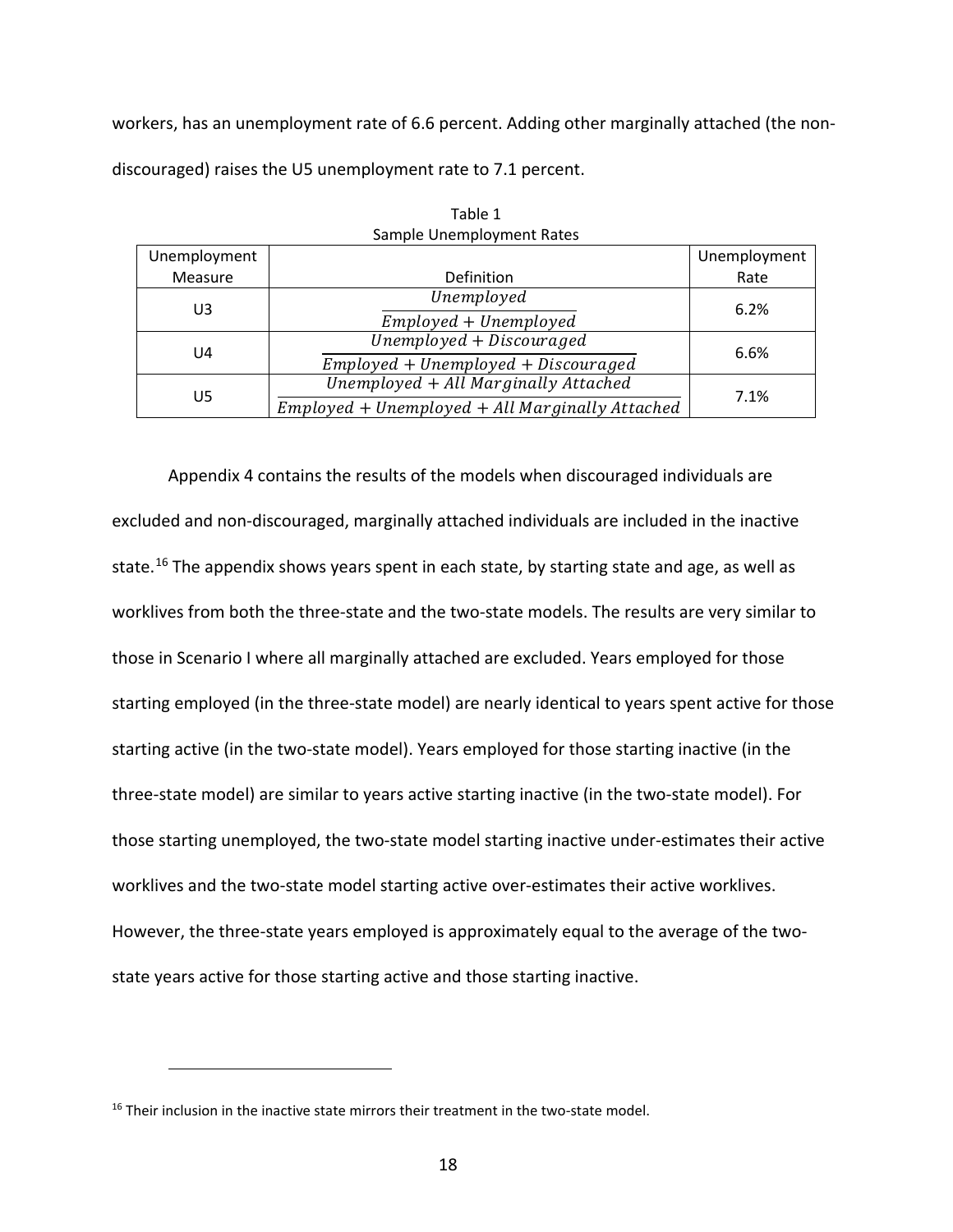#### *Scenario III – Discouraged Excluded, Non-Discouraged Inactive*

In this scenario, discouraged workers are once again excluded from the inactive state. However, in this scenario, the non-discouraged marginally attached are included among the unemployed, rather than among the inactive as in scenario II. Results of this scenario are in Appendix 5. Compared to scenario II, in scenario III, individuals spend slightly more time in the unemployed and inactive states, and slightly less time in the employed and active states. The magnitudes of difference are so small, however, that the overall results are essentially unchanged. Years employed for those starting employed (in the three-state model) mirror years active for those starting active (in the two-state model). Years employed for those starting inactive (in the three-state model) reflect years active for those starting inactive (in the twostate model).

#### *Discussion*

The previous results beg the question, why are the two-state worklives so similar to the three-state worklives? This discussion will focus on the case where all of the marginally attached are excluded, but is applicable to the other two scenarios as well. First, consider the similarity between the active worklives across models. To analyze this similarity, start by focusing on the sub-sample of initially active individuals. In the two-state model, a person can transition from active to either active or inactive, where inactive includes the marginally attached. In the three-state model, the marginally attached are eliminated. Hence, there are fewer people transitioning to the inactive state, but an almost identical number remaining in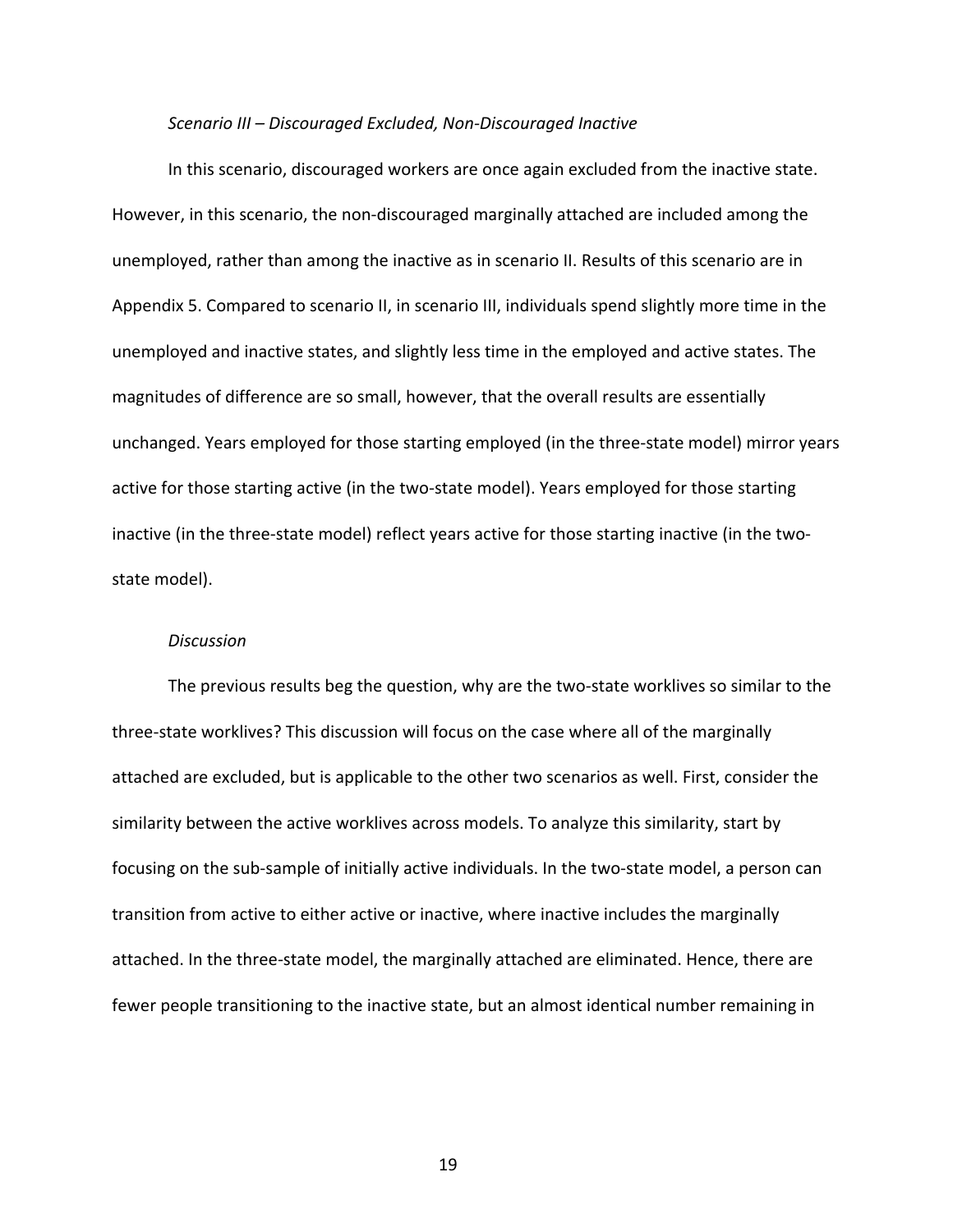the active state.<sup>[17](#page-20-0)</sup> This means, compared to the two-state transition probabilities, the threestate model has higher active-to-active transition probabilities and lower active-to-inactive transition probabilities.

Now focus on the initially inactive. In the two-state model, this group includes the marginally attached. In the three-state model, it does not. If the marginally attached are more likely than other inactive individuals to transition to active, then this depresses the inactive-toactive transition probability in the three-state model relative to the two-state model and increases the inactive-to-inactive transition probability. In the empirical estimation, these two forces nearly offset one another. Consequently, the two-state and three-state active worklives are very similar.

Now consider the similarity between years employed-starting employed in the threestate model and years active-starting active in the two-state model. Empirical evaluation indicates that the employed-to-employed transition probabilities in the three-state model are just below the active-to-active transition probabilities in the two-state model. This is reasonable given that employment is a restricted subset of active. However, since the marginally attached are removed from the inactive state in the three-state model, the aggregated transition probabilities from either unemployed or inactive to employed in the three-state model are greater than the inactive-to-active transition probabilities in the two-state model. The combined impact is to make years employed-starting employed in the three-state model close to years active-starting active in the two-state model.

<span id="page-20-0"></span><sup>&</sup>lt;sup>17</sup> There are slightly fewer active in the three-state model as those who started marginally attached but transitioned to active are excluded, as are those who started active but transitioned to marginally attached.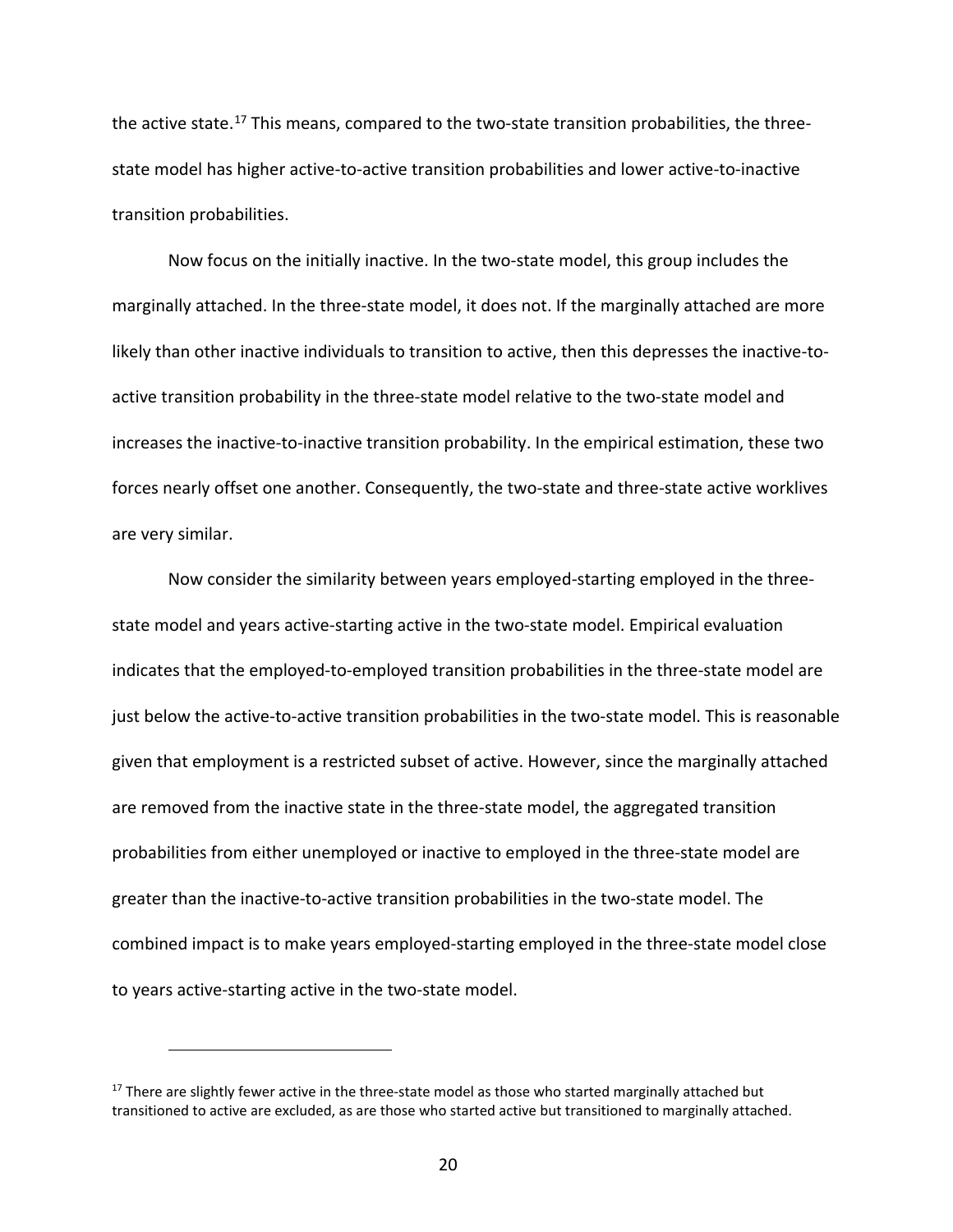### **V. Conclusion**

A three-state, first-order Markov model is developed in which individuals can transition between three mutually exclusive states: employed, unemployed, or inactive. The model is estimated under three separate scenarios. In all scenarios, the discouraged are excluded from the inactive state. The non-discouraged marginally attached are either excluded, counted among the inactive, or counted among the unemployed. Current Population Survey data for the period 2009-2018 are used to estimate the model. Transition probabilities and worklives are generated for men and women of all ages in four separate education groups: those with less than a high school degree; those with a high school degree; those with some college; and those with at least a college degree.

A comparison of results under all three scenarios shows that:

- years employed for those starting employed in the three-state model are nearly identical to years spent active for those starting active in the two-state model;
- years employed for those starting inactive in the three-state model are very similar to years active starting inactive in the two-state model;
- years employed for those starting unemployed in the three-state model are similar to the mean of years active starting inactive or active in the two-state model;

Do traditional two-state worklife estimates need adjustment for unemployment? Based on these results, perhaps not for those who may become unemployed but not marginally attached (or at least not discouraged). Periods of unemployment may reduce worklives; however, removal of those marginally attached or discouraged from the inactive state tends to raise worklives. Forensic experts can be relatively confident using the traditional two-state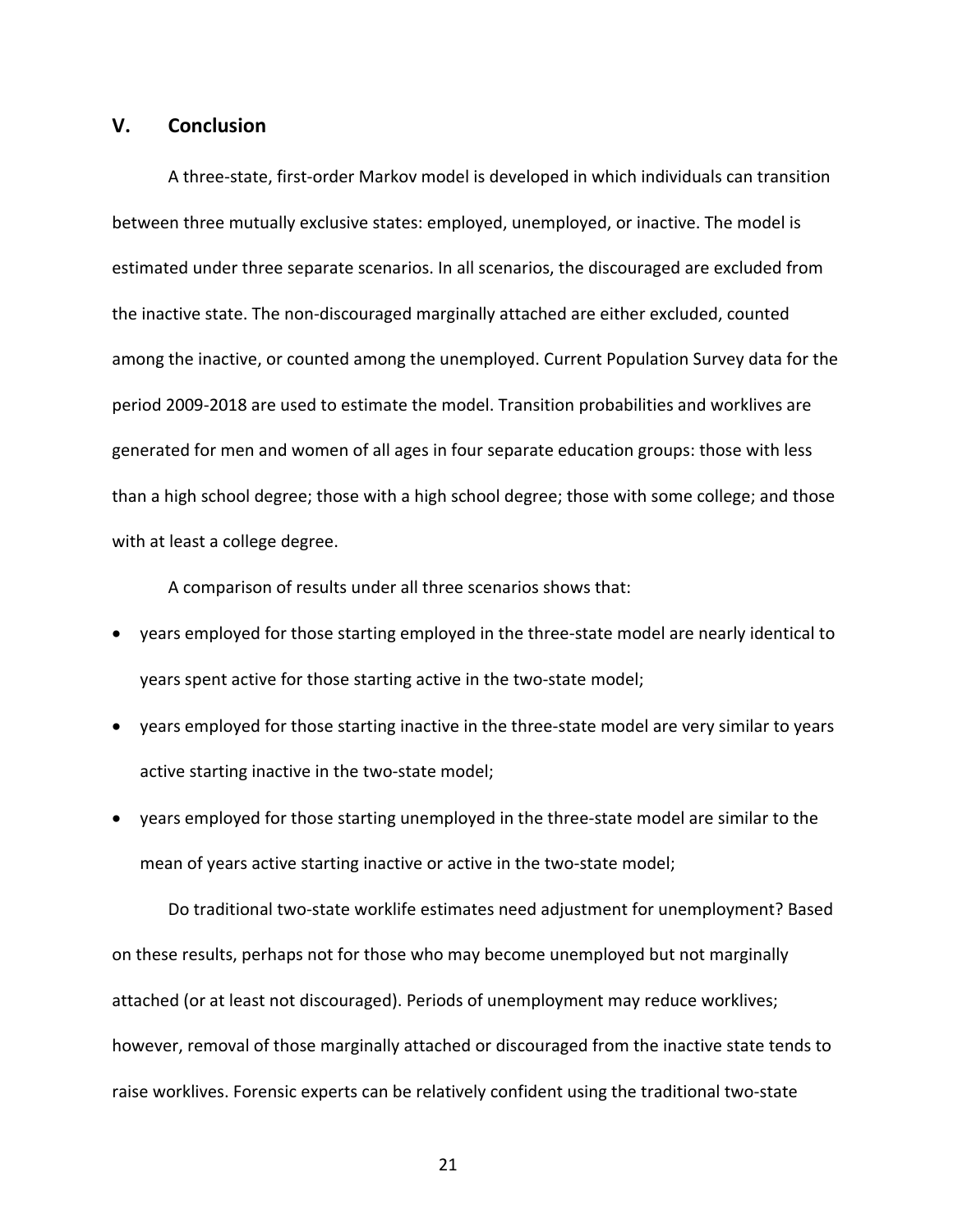models results without making adjustments for unemployment. The two-state model results are very close to worklives estimated in a three-state model that explicitly controls for unemployment.